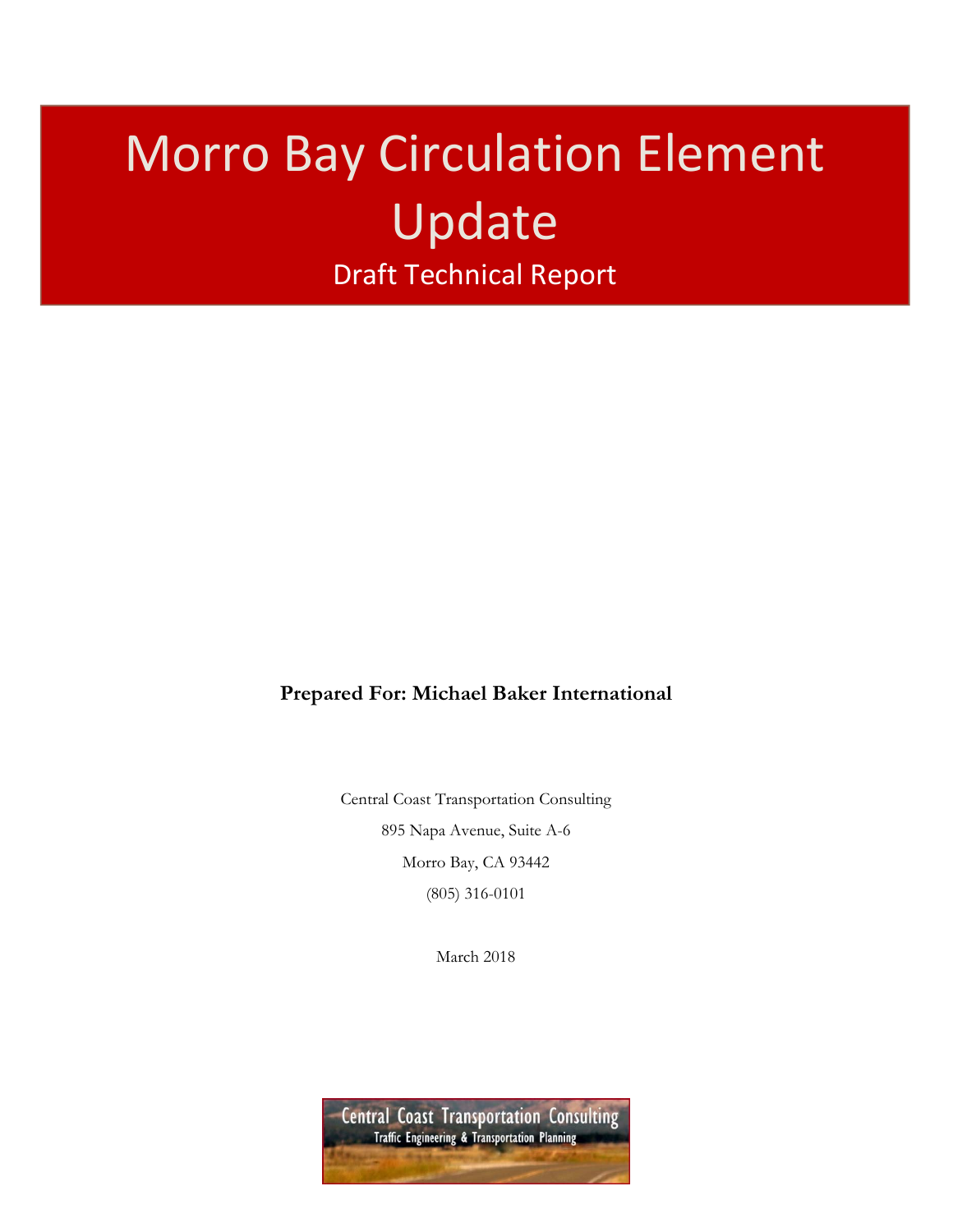## **Contents**

Appendix A: Baseline Report Figures Appendix B: Traffic Count Sheets

Appendix C: Intersection LOS Calculation Sheets

Appendix D: Segment LOS Calculation Sheets

Appendix E: Signal Warrant Analysis Sheets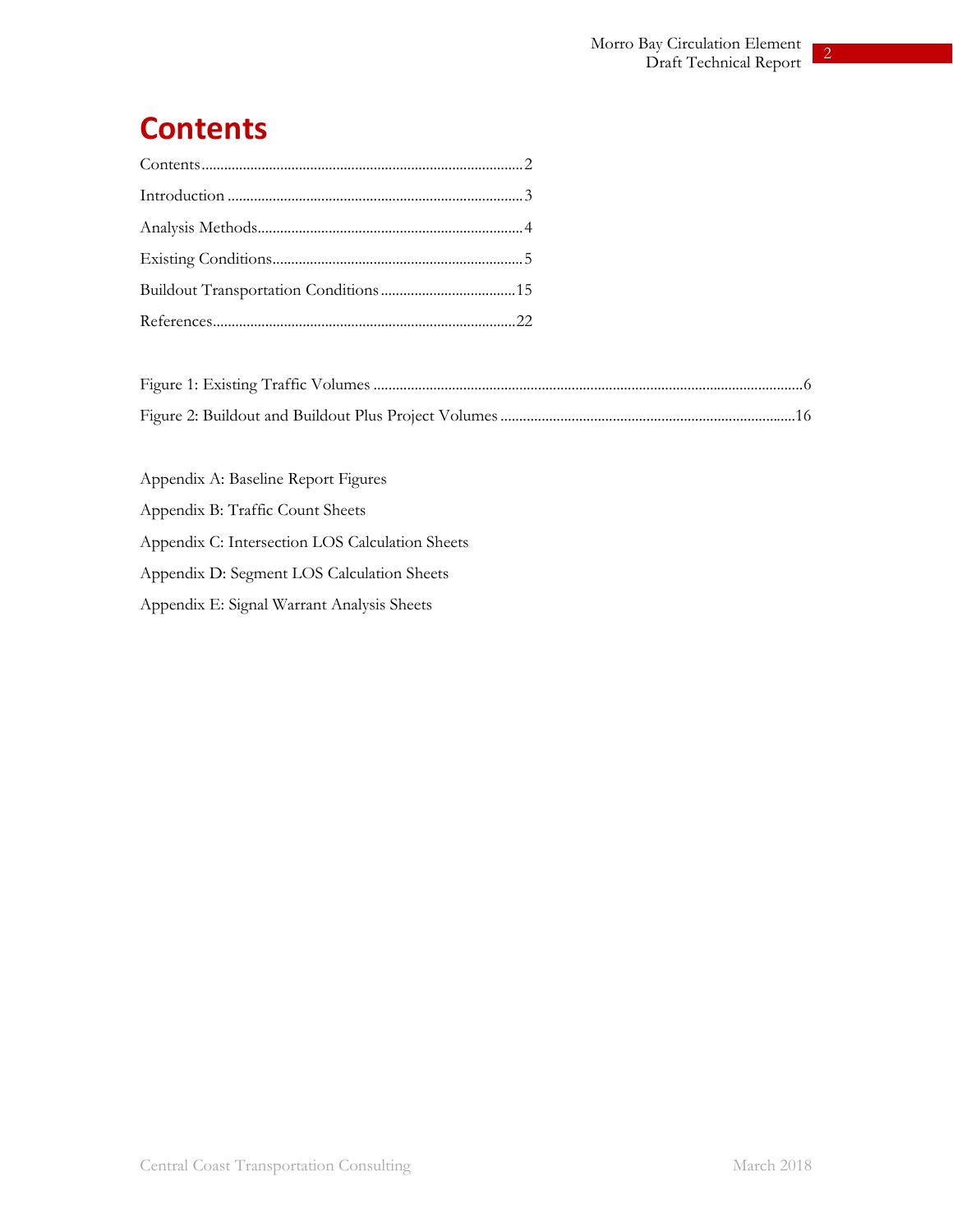# **Introduction**

This report describes existing and future transportation conditions in the City of Morro Bay. This includes conditions related to driving, walking, bicycling, and transit in the City as well as parking and coastal access.

This report serves as a companion document to the Circulation Element of the Morro Bay General Plan Update. It describes the technical analysis results under Existing, Buildout, and Buildout Plus Project conditions.

Existing conditions reflect the current roadway network and traffic volumes collected in 2016. Buildout conditions reflect buildout of the City's current General Plan land uses. Buildout Plus Project reflects the updated General Plan land uses proposed as a part of the current update.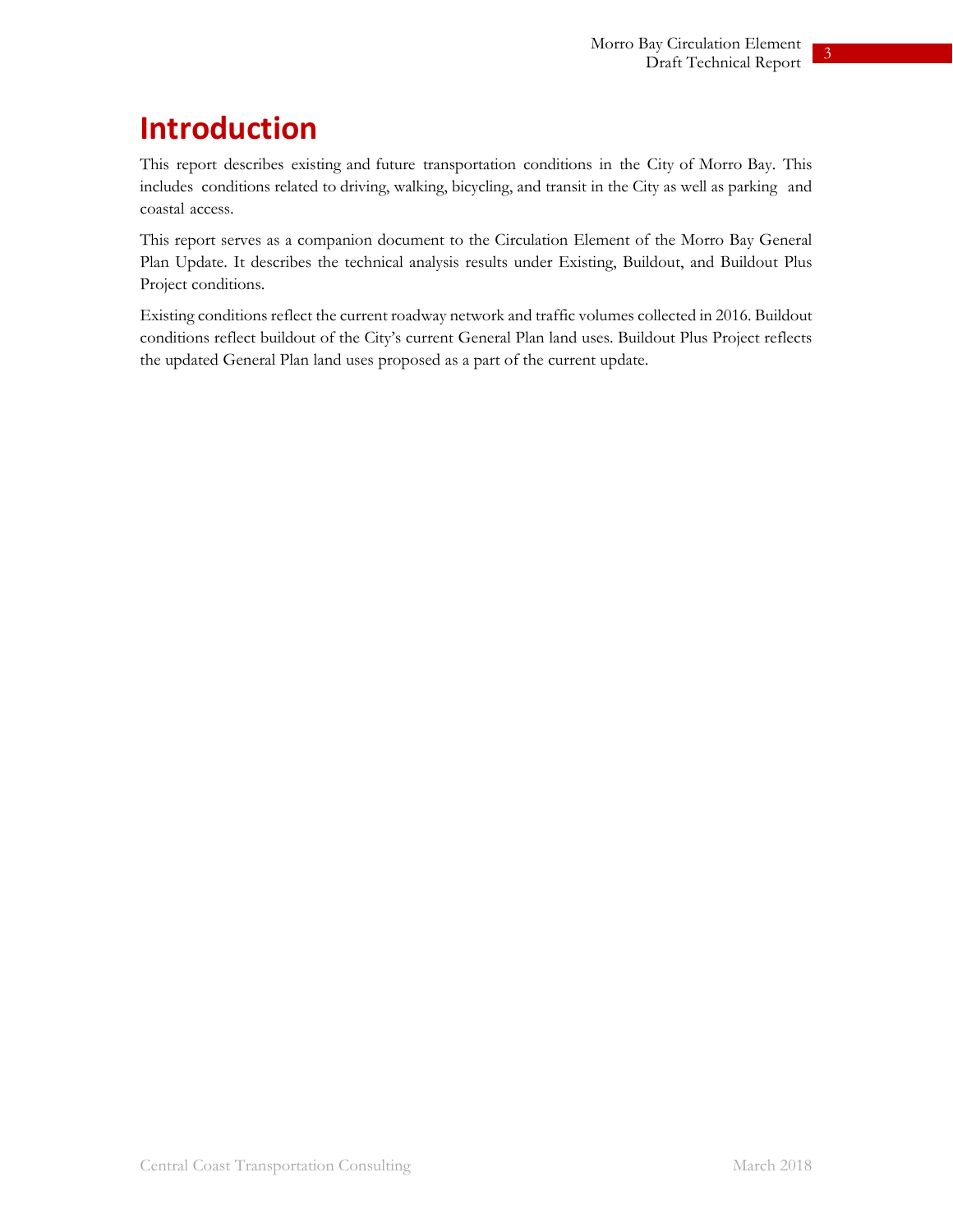# **Analysis Methods**

#### **Intersection Analysis**

The level of service thresholds for intersections and the pedestrian, bicycle, and transit modes based on the 6th Edition Highway Capacity Manual (HCM) are presented in Table 1.

| Table 1: Intersection Level of Service Thresholds |                             |                                                              |          |                          |                |                            |                |  |  |  |  |  |  |
|---------------------------------------------------|-----------------------------|--------------------------------------------------------------|----------|--------------------------|----------------|----------------------------|----------------|--|--|--|--|--|--|
|                                                   | <b>Stop Sign Controlled</b> | Two-Way Stop Sign                                            |          | Pedestrian, Bicycle, and |                |                            |                |  |  |  |  |  |  |
| Signalized Intersections <sup>1</sup>             |                             | Intersections <sup>2</sup>                                   |          | Controlled <sup>3</sup>  |                | Transit Modes <sup>4</sup> |                |  |  |  |  |  |  |
| <b>Control Delay</b>                              | Level of                    | <b>Control Delay</b>                                         | Level of | <b>Control Delay</b>     | Level of       |                            | Level of       |  |  |  |  |  |  |
| (seconds/vehicle)                                 | Service                     | (seconds/vehicle)                                            | Service  | (seconds/vehicle)        | <b>Service</b> | <b>LOS</b> Score           | <b>Service</b> |  |  |  |  |  |  |
| $\leq 10$                                         | A                           | $\leq 10$                                                    | А        | $\leq$ 5                 | A              | $\leq 2.00$                |                |  |  |  |  |  |  |
| $> 10 - 20$                                       | <sub>B</sub>                | $> 10 - 15$                                                  | B        | $> 5 - 10$               | B              | $> 2.00 - 2.75$            | B              |  |  |  |  |  |  |
| $> 20 - 35$                                       |                             | $> 15 - 25$                                                  |          | $> 10 - 20$              | C              | $> 2.75 - 3.50$            |                |  |  |  |  |  |  |
| $>$ 35 - 55                                       | D                           | $> 25 - 35$                                                  | D        | $> 20 - 30$              | D              | $>$ 3.50-4.25              | D              |  |  |  |  |  |  |
| $> 55 - 80$                                       | E                           | $>$ 35 - 50                                                  | E        | $>$ 30 - 45              | E              | $> 4.25 - 5.00$            | E              |  |  |  |  |  |  |
| > 80                                              | F                           | > 50                                                         | F        | > 45                     | F              | > 5.00                     | F              |  |  |  |  |  |  |
|                                                   |                             | 1. Source: Exhibit 18-4 of the 2010 Highway Capacity Manual. |          |                          |                |                            |                |  |  |  |  |  |  |

2. Source: Exhibits 19-1 and 20-2 of the 2010 Highway Capacity Manual.

3. Source: Exhibits 19-2 of the 2010 Highway Capacity Manual.

4. Source: Exhibit 16-5 and 16-6 of the 2010 Highway Capacity Manual, assuming 60 ft $^2/p$  for pedestrian mode.

The study intersections were analyzed with the Synchro 10 software package applying the HCM 6<sup>th</sup> Edition methods.

#### **Segment Analysis**

The study roadway segments were evaluated for auto, transit, pedestrians, and bicycles using the LOS+ software, which applies the HCM 2010 methods. The LOS score thresholds are shown in Table 2.

| Table 2: Roadway Segment Level of Service Thresholds   |                                                                                    |  |  |  |  |  |  |  |  |
|--------------------------------------------------------|------------------------------------------------------------------------------------|--|--|--|--|--|--|--|--|
| Auto, Pedestrian, Bicycle, and Transit Modes, Segments |                                                                                    |  |  |  |  |  |  |  |  |
| <b>LOS</b> Score<br><b>Level of Service</b>            |                                                                                    |  |  |  |  |  |  |  |  |
| $\leq 2.00$                                            | A                                                                                  |  |  |  |  |  |  |  |  |
| $> 2.00 - 2.75$                                        | B                                                                                  |  |  |  |  |  |  |  |  |
| $> 2.75 - 3.50$                                        | C                                                                                  |  |  |  |  |  |  |  |  |
| $>$ 3.50-4.25                                          | D                                                                                  |  |  |  |  |  |  |  |  |
| $> 4.25 - 5.00$                                        | E                                                                                  |  |  |  |  |  |  |  |  |
| > 5.00                                                 | $\mathbf{F}$                                                                       |  |  |  |  |  |  |  |  |
|                                                        | 1. Source: Exhibits 16-5 and 16-6 of the 2010 Highway Capacity Manual, assuming 60 |  |  |  |  |  |  |  |  |
| $\text{ft}^2$ /p for pedestrian mode                   |                                                                                    |  |  |  |  |  |  |  |  |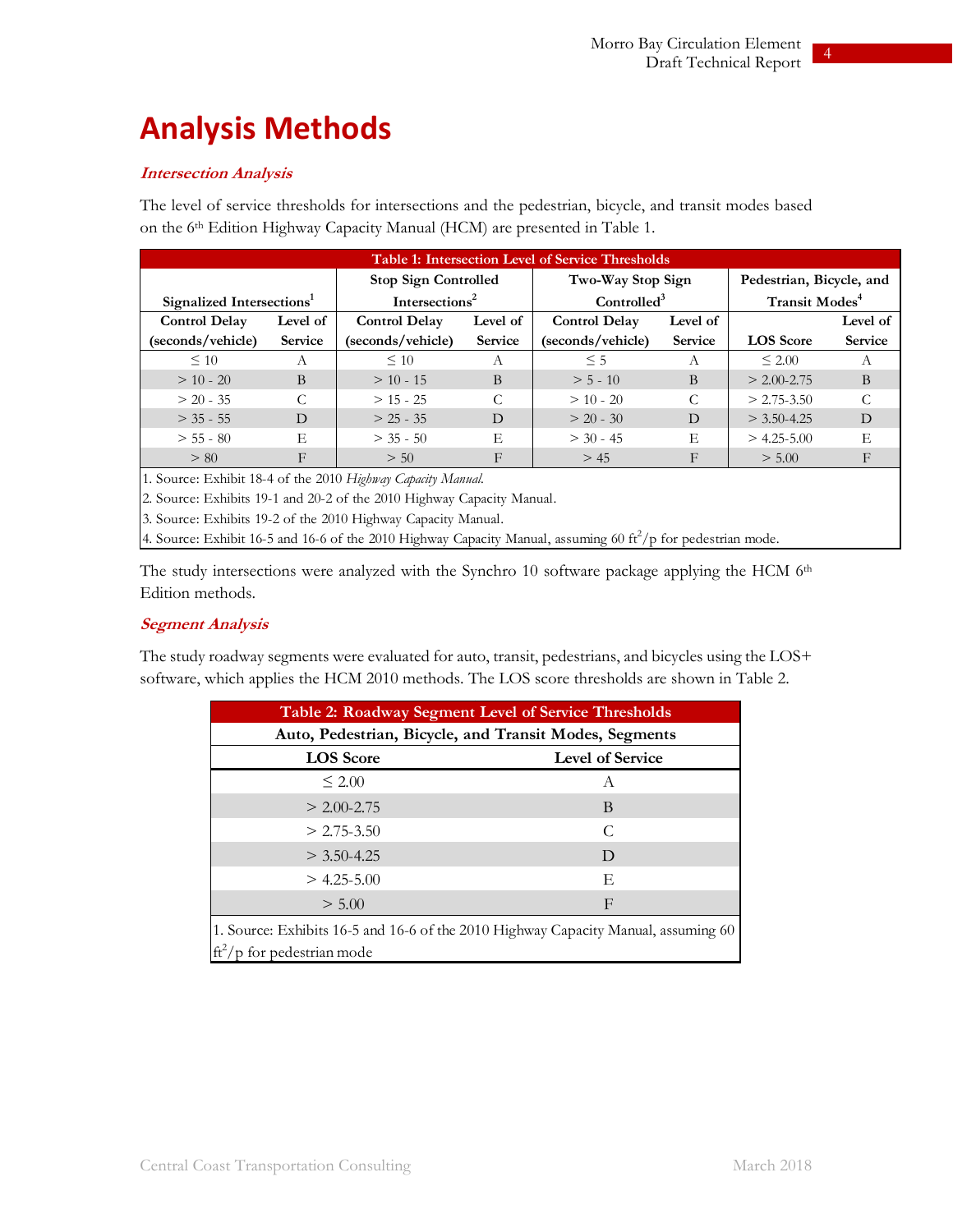### **Existing Conditions**

This section is divided into the following subsections: 1) automobile intersection operations, 2) segment operations, 3) neighborhood traffic, 4) goods movement, 5) vehicle miles traveled, 6) collisions, 7) parking, 8) walking, 9) bicycling, and 10) transit

#### **1. Automobile Intersection Operations**

Traffic counts were collected at the study intersections in 2016 and are shown on Figure 1. Automobile intersection operations are typically described in terms of average delay experienced per vehicle during the peak hour of travel. The delay per vehicle correlates to an LOS grade ranging from LOS A for freeflowing conditions to LOS F for highly congested conditions. The City does not have a formal LOS threshold defining acceptable operations, but historically has applied the Caltrans target of LOS C or better. Operations at key intersections in the City in March 2016 are shown in Table 3 during the Saturday midday and weekday PM peak hours.

| Table 3: Level of Service at Key Intersections (2016)                                                  |           |                  |                    |         |  |  |  |  |  |  |  |  |
|--------------------------------------------------------------------------------------------------------|-----------|------------------|--------------------|---------|--|--|--|--|--|--|--|--|
| Intersection                                                                                           | Peak Hour | V/C <sup>1</sup> | Delay <sup>2</sup> | LOS     |  |  |  |  |  |  |  |  |
| 1. San Jacinto Street/                                                                                 | Week PM   | 0.77             | 18.2               | B       |  |  |  |  |  |  |  |  |
| Highway 1                                                                                              | Sat MID   | 0.72             | 17.1               | B       |  |  |  |  |  |  |  |  |
| 2. San Jacinto Street/ Main                                                                            | Week PM   |                  | 6.7(13.9)          | $-$ (B) |  |  |  |  |  |  |  |  |
| Street <sup>3</sup>                                                                                    | Sat MID   |                  | 5.0(10.0)          | $-$ (A) |  |  |  |  |  |  |  |  |
| 3. State Route 41/ Highway 1                                                                           | Week PM   | 0.40             | 7.5(28.7)          | $-$ (D) |  |  |  |  |  |  |  |  |
| SB Ramps <sup>3</sup>                                                                                  | Sat MID   | 0.30             | 6.7(18.2)          | $-$ (C) |  |  |  |  |  |  |  |  |
| 4. State Route 41/ Main                                                                                | Week PM   | 0.99             | 37.6               | E       |  |  |  |  |  |  |  |  |
| Street                                                                                                 | Sat MID   | 0.82             | 28.3               | D       |  |  |  |  |  |  |  |  |
| 5. Beach Street/ Main Street                                                                           | Week PM   | 0.52             | 13.9               | B       |  |  |  |  |  |  |  |  |
|                                                                                                        | Sat MID   | 0.75             | 23.9               | C       |  |  |  |  |  |  |  |  |
| 6. Morro Bay Boulevard/                                                                                | Week PM   | 0.70             | 12.7               | B       |  |  |  |  |  |  |  |  |
| Quintana Road                                                                                          | Sat MID   | 0.59             | 10.7               | B       |  |  |  |  |  |  |  |  |
| 1. Volume to capacity ratio reported for worst movement.                                               |           |                  |                    |         |  |  |  |  |  |  |  |  |
| 2. HCM 2010 average control delay in seconds per vehicle.                                              |           |                  |                    |         |  |  |  |  |  |  |  |  |
| 3. For side-street-stop controlled intersections the worst approach's delay is reported in parentheses |           |                  |                    |         |  |  |  |  |  |  |  |  |
| next to the overall intersection delay.                                                                |           |                  |                    |         |  |  |  |  |  |  |  |  |
| Note: Unacceptable operations shown in bold text.                                                      |           |                  |                    |         |  |  |  |  |  |  |  |  |

The intersection of SR 41/Main Street (#4) operates at LOS E during the weekday PM peak hour and LOS D during the Saturday midday peak hour. These are below the Caltrans target of LOS C or better. This all-way stop-controlled intersection and nearby ramps have been under study for improvements through the Caltrans project development process and a roundabout is now planned. The southbound approach to the SR 41/Highway 1 southbound ramps intersection (#3) operates at LOS D during the weekday PM peak hour. All other intersections perform at or above LOS C.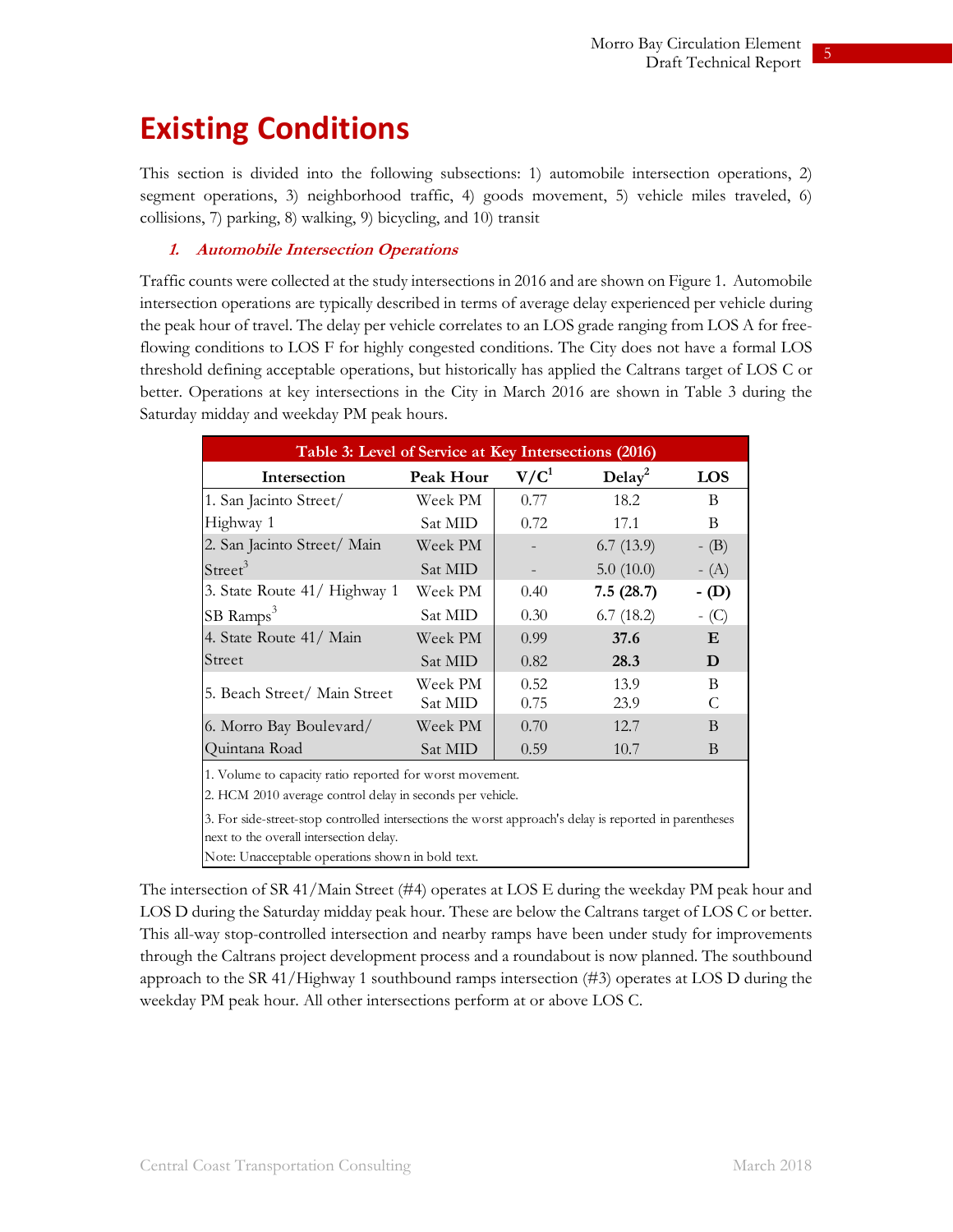**Figure 1: Existing Volumes** 



March 2018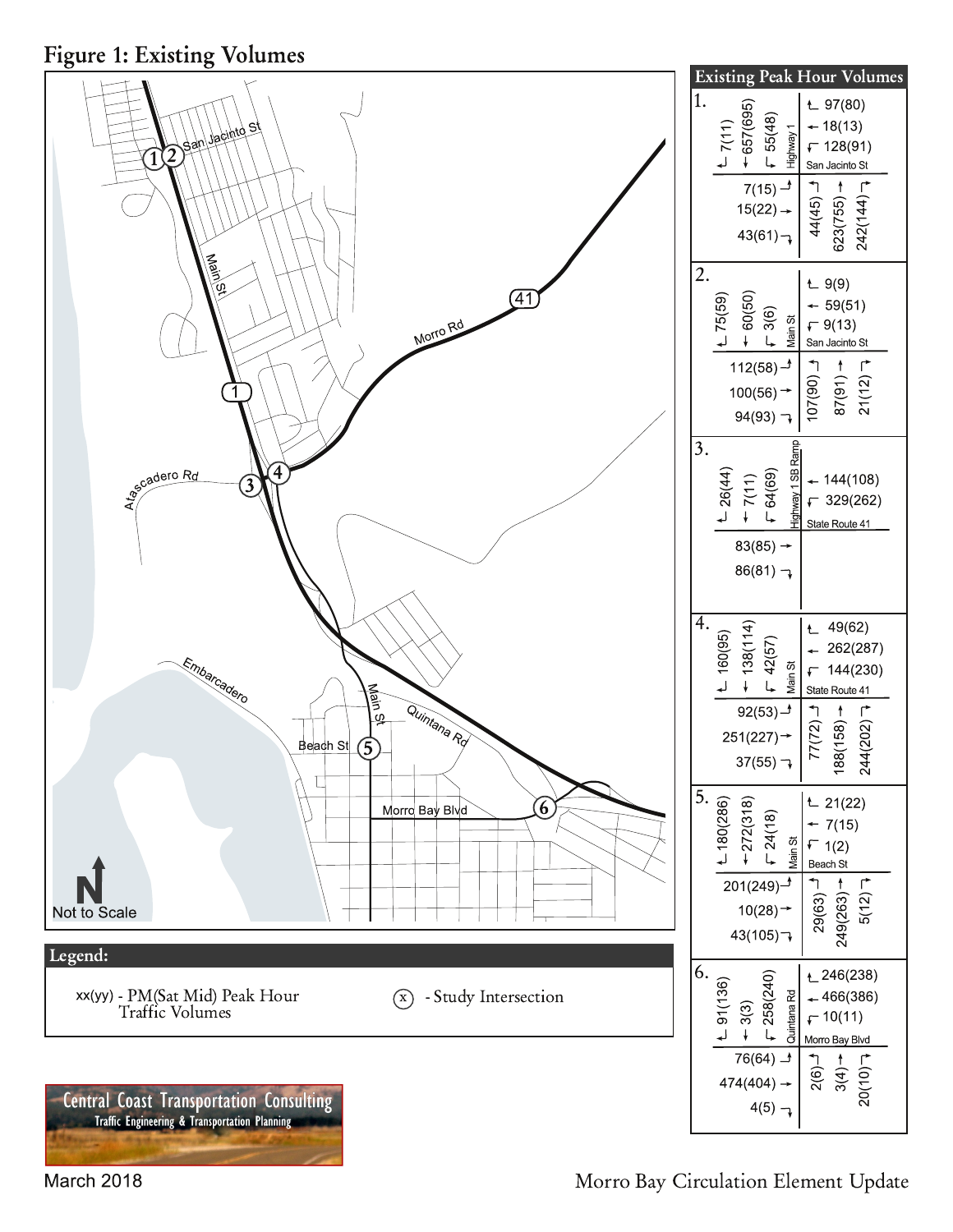#### **2. Roadway Segment Operations**

Roadway segment operations in 2016 are described for pedestrians, bicycles, and vehicles in Table 4. The Embarcadero north of Pacific Street, Morro Bay Boulevard west of Quintana Road, and Main Street south of Radcliff Drive are short segments, with a high number of stops per mile, decreasing their auto performance. Main Street south of Radcliff Drive and westbound SR 41 east of Main Street have high free-flow speeds and no sidewalks, resulting in pedestrian LOS D. All other segments perform at or above LOS C. The City and Caltrans do not have LOS thresholds for pedestrian and bicycle facilities.

| Table 4: Roadway Segment Operations (2016) |           |           |                          |                |                    |                |           |                    |                |  |  |  |
|--------------------------------------------|-----------|-----------|--------------------------|----------------|--------------------|----------------|-----------|--------------------|----------------|--|--|--|
|                                            |           |           |                          |                |                    |                |           |                    |                |  |  |  |
|                                            |           |           | Pedestrian               |                | Bicycle            |                | Vehicle   |                    |                |  |  |  |
| Segment                                    | Peak Hour | Direction | $LOS$ Score <sup>1</sup> | $\text{LOS}^1$ | Score <sup>1</sup> | $\text{LOS}^1$ | V/C Ratio | Score <sup>1</sup> | $\text{LOS}^1$ |  |  |  |
|                                            | Week PM   | NB        | 2.10                     | B              | 4.00               | B              | 0.10      | 3.28               | $\mathcal{C}$  |  |  |  |
| Embarcadero - North of Beach               |           | <b>SB</b> | 1.51                     | A              | 2.76               | $\mathsf{C}$   | 0.10      | 3.02               | C              |  |  |  |
| Street                                     | Sat MID   | NB        | 2.48                     | B              | 3.02               | $\mathcal{C}$  | 0.18      | 3.28               | $\mathcal{C}$  |  |  |  |
|                                            |           | <b>SB</b> | 1.77                     | A              | 2.97               | $\mathsf{C}$   | 0.15      | 3.02               | $\mathcal{C}$  |  |  |  |
|                                            | Week PM   | NB        | 1.32                     | $\mathcal{A}$  | 2.86               | $\mathcal{C}$  | 0.08      | 3.72               | D              |  |  |  |
| Embarcadero - North of                     |           | <b>SB</b> | 1.16                     | $\mathbf{A}$   | 2.74               | B              | 0.07      | 3.72               | D              |  |  |  |
| Pacific Street                             | Sat MID   | NB        | 1.51                     | $\mathbf{A}$   | 3.38               | $\mathcal{C}$  | 0.09      | 3.72               | D              |  |  |  |
|                                            |           | <b>SB</b> | 1.43                     | $\mathbf{A}$   | 3.46               | $\mathcal{C}$  | 0.10      | 3.72               | D              |  |  |  |
|                                            | Week PM   | NB        | 1.13                     | $\mathbf{A}$   | 2.54               | B              | 0.05      | 3.28               | $\mathcal{C}$  |  |  |  |
| Embarcadero - South of                     |           | <b>SB</b> | 1.12                     | A              | 2.68               | B              | 0.06      | 3.28               | $\mathsf{C}$   |  |  |  |
| Pacific Street                             | Sat MID   | NB        | 1.32                     | $\mathcal{A}$  | 3.12               | $\mathsf{C}$   | 0.07      | 3.28               | $\mathsf{C}$   |  |  |  |
|                                            |           | <b>SB</b> | 1.27                     | А              | 3.12               | $\mathsf{C}$   | 0.07      | 3.28               | $\mathsf{C}$   |  |  |  |
|                                            | Week PM   | EB        | 2.37                     | $\overline{B}$ | 2.43               | $\mathbf{B}$   | 0.24      | 3.62               | D              |  |  |  |
| Morro Bay Boulevard - West                 |           | <b>WB</b> | 2.53                     | $\mathbf{B}$   | 2.50               | B              | 0.28      | 3.62               | D              |  |  |  |
| of Quintana Road                           | Sat MID   | EB        | 2.27                     | B              | 2.38               | B              | 0.22      | 3.62               | D              |  |  |  |
|                                            |           | <b>WB</b> | 2.47                     | $\overline{B}$ | 2.47               | $\mathbf{B}$   | 0.26      | 3.62               | D              |  |  |  |
|                                            | Week PM   | NB        | 2.56                     | B              | 2.34               | $\mathbf{B}$   | 0.17      | 3.28               | $\mathsf{C}$   |  |  |  |
| Main Street - South of Radcliff            |           | <b>SB</b> | 3.79                     | D              | 2.48               | B              | 0.23      | 3.02               | $\mathsf{C}$   |  |  |  |
| Drive                                      | Sat MID   | NB        | 3.04                     | $\mathcal{C}$  | 2.58               | B              | 0.25      | 3.28               | $\mathsf{C}$   |  |  |  |
|                                            |           | <b>SB</b> | 3.94                     | D              | 2.55               | B              | 0.24      | 3.02               | C              |  |  |  |
|                                            | Week PM   | EB        | 3.39                     | $\mathcal{C}$  | 0.75               | $\mathbf{A}$   | 0.23      | 3.16               | $\mathsf{C}$   |  |  |  |
| State Route 41 - East of Main              |           | <b>WB</b> | 3.32                     | $\mathsf{C}$   | 0.71               | A              | 0.22      | 3.16               | $\mathsf{C}$   |  |  |  |
| Street                                     | Sat MID   | EB        | 3.31                     | $\mathcal{C}$  | 0.71               | $\mathbf{A}$   | 0.21      | 3.16               | $\mathcal{C}$  |  |  |  |
|                                            |           | <b>WB</b> | 3.56                     | D              | 0.82               | A              | 0.26      | 3.16               | $\mathsf{C}$   |  |  |  |

1. HCM 2010 pedestrian/bicycle score and LOS

2. Embarcadero - North of Pacifc Street, Morro Bay Boulevard - West of Quintana Road, and Main Street - South of Radcliff Drive are short segments, increasing their stops per mile. This is the likely cause of their poor Vehicle LOS.

3. Main Street - South of Radcliff Drive SB and State Route 41 - East of Main Street WB have high Freeflow Speeds and no sidewalks. These are the likely causes of their poor Pedestrian LOS.

#### **3. Neighborhood Traffic**

There are a variety of different neighborhood types throughout Morro Bay. Most neighborhoods are served by a well-defined grid of local streets. This grid system spreads traffic by providing a variety of routes to destinations.

Some collector streets pass through residential areas. While traffic volumes along these corridors are well below the roadway's carrying capacity, the adjacent residences can be impacted by excessive vehicle volumes and speeds. Table 5 summarizes the volumes and speeds along key neighborhood roadway corridors in 2016.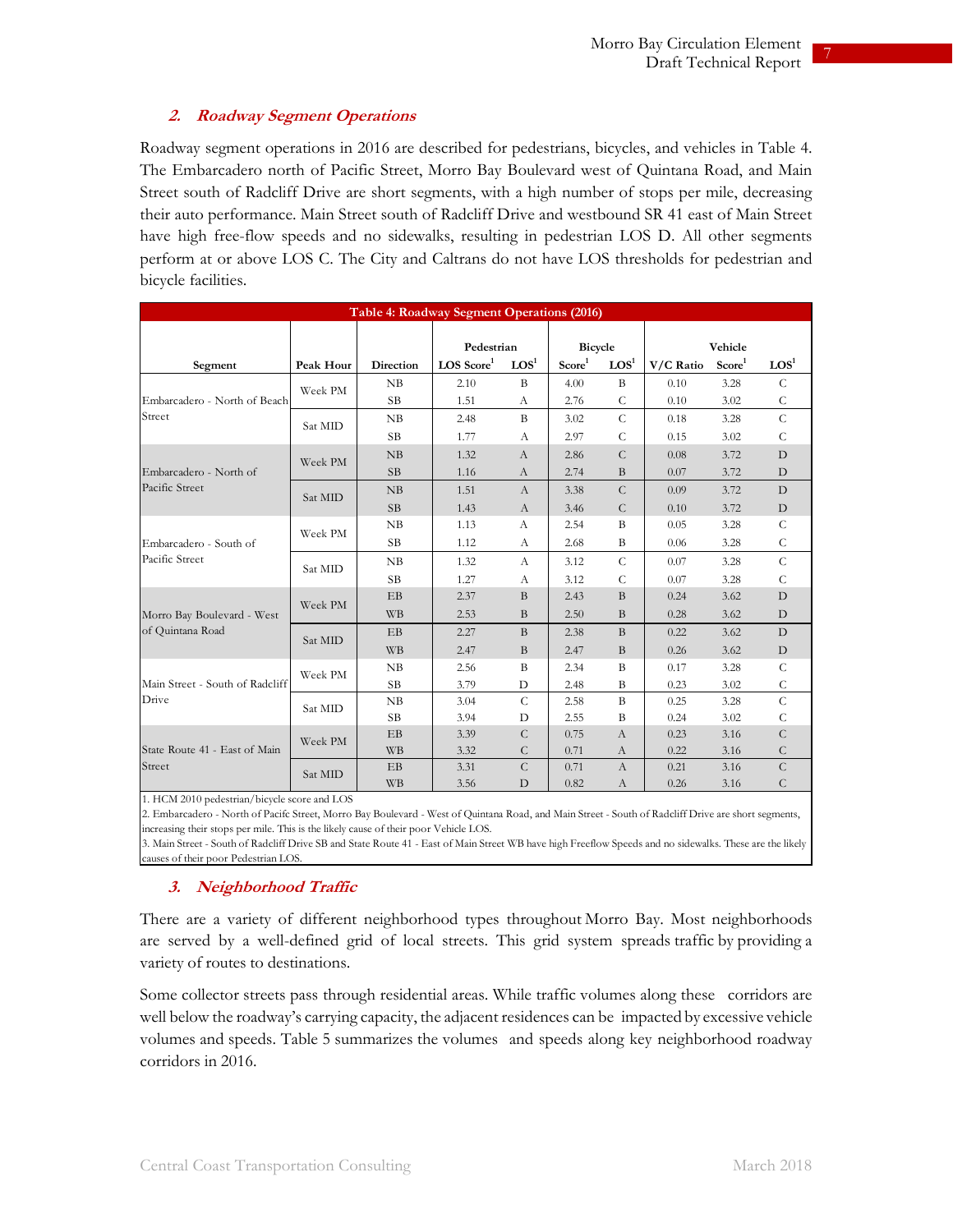|                                             | Table 5: Neighborhood Roadway Traffic Conditions (2016) |         |                      |                 |                                |  |  |  |  |  |  |  |  |  |
|---------------------------------------------|---------------------------------------------------------|---------|----------------------|-----------------|--------------------------------|--|--|--|--|--|--|--|--|--|
|                                             |                                                         | Daily   | <b>Average Daily</b> | 85th Percentile | <b>Average 85th Percentile</b> |  |  |  |  |  |  |  |  |  |
| Segment                                     | Peak Hour                                               | Traffic | Traffic              | Speed (mph)     | Speed (mph)                    |  |  |  |  |  |  |  |  |  |
| Kern Avenue - Anchor Street to              | Thursday                                                | 1365    |                      | 23.9            |                                |  |  |  |  |  |  |  |  |  |
| Olive Street                                | Friday                                                  | 1285    | 1277                 | 33.0            | 29.9                           |  |  |  |  |  |  |  |  |  |
|                                             | Saturday                                                | 1181    |                      | 32.7            |                                |  |  |  |  |  |  |  |  |  |
|                                             | Thursday                                                | 1524    |                      | 32.7            |                                |  |  |  |  |  |  |  |  |  |
| Piney Way - South Street to<br>Vista Street | Friday                                                  | 1470    | 1440                 | 32.7            | 32.6                           |  |  |  |  |  |  |  |  |  |
|                                             | Saturday                                                | 1326    |                      | 32.5            |                                |  |  |  |  |  |  |  |  |  |
| Beachcomber Street - Mindoro                | Thursday                                                | 355     |                      | 28.0            |                                |  |  |  |  |  |  |  |  |  |
| Street to Luzon Street                      | Friday                                                  | 353     | 375                  | 26.4            | 26.5                           |  |  |  |  |  |  |  |  |  |
|                                             | Saturday                                                | 416     |                      | 25.0            |                                |  |  |  |  |  |  |  |  |  |
|                                             | Thursday                                                | 307     |                      | 26.3            |                                |  |  |  |  |  |  |  |  |  |
| Greenwood Avenue - Elena                    | Friday                                                  | 287     | 258                  | 25.9            | 25.5                           |  |  |  |  |  |  |  |  |  |
| Street to San Joaquin Street                | Saturday                                                | 180     |                      | 24.4            |                                |  |  |  |  |  |  |  |  |  |

The roadways listed in Table 5 are classified as major collectors in the California Road Systems maps. However, they meet the criteria for a residential district as defined in Section 515 of the California Vehicle Code, and therefore have a prima facie speed limit of 25 mph. The segments of Kern Avenue and Piney Way show  $85^{th}$  percentile speeds of 29.9 and 32.6 mph, respectively.

#### **4. Goods Movement**

Local businesses rely on roadways and other City infrastructure, such as piers, to transport goods. The following roadways, shown on Figure CIR-4, are identified as truck routes in the City's Circulation Element:

- Main Street from Yerba Buena Street to Morro Bay Boulevard
- SR 41/Atascadero Road east of Highway 1
- Quintana Road from Main Street to Morro Bay Boulevard and east of South Bay Boulevard
- $\bullet$  Morro Bay Boulevard from Main Street to Highway 1
- Beach Street from the Embarcadero to Main Street
- Harbor Street from the Embarcadero to Main Street
- Highway 1 through the City

Downtown and Embarcadero area businesses receive deliveries from trucks parked at curbside spaces, in off-street lots, or in designated loading zones. Community members have also expressed concern about delivery trucks occasionally parked in the middle of streets, which can create or exacerbate congestion.

Commercial fishing and aquaculture offloading occurs at a number of piers along the Embarcadero. The City operates a launch ramp facility, fish cleaning station, and wash-down area for trailered vessels. No facilities are provided for large vessel haul-outs.

#### **5. Vehicle Miles Traveled**

VMT measures travel on roadways by all types of motorized vehicles carrying passengers or cargo. Each mile traveled is counted as one vehicle mile regardless of the number of people in the vehicle. VMT is typically expressed as VMT per day. Table 6 shows daily VMT in Morro Bay as of 2016. In this table, the column titled "Daily VMT in SOI" reflects the vehicle miles traveled entirely within city limits and the City's sphere of influence. The column titled "Daily VMT in the County" reflects the vehicle miles traveled within the City's sphere of influence and those trips that either originated in San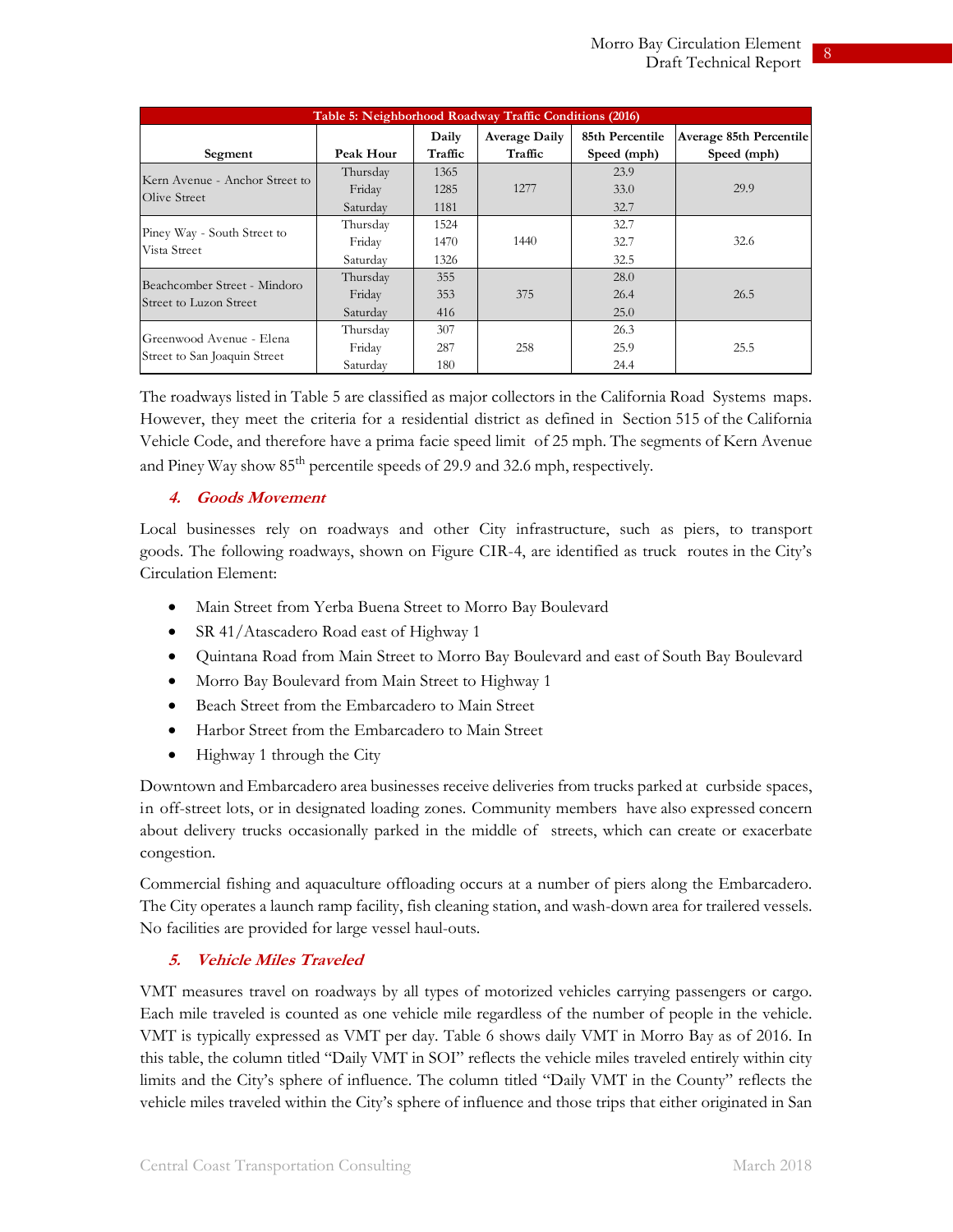Luis Obispo County and concluded in Morro Bay, or vice versa. The final column, "Daily VMT in State," reflects vehicle miles traveled within the City's sphere of influence, and those trips that either originated in Morro Bay and concluded anywhere in California (including San Luis Obispo County), or vice versa.

|                                                                                           | Table 6: Vehicle Miles Traveled in Morro Bay (2016) |                        |                       |  |  |  |  |  |  |  |  |  |
|-------------------------------------------------------------------------------------------|-----------------------------------------------------|------------------------|-----------------------|--|--|--|--|--|--|--|--|--|
| Trip Type                                                                                 | Daily VMT<br>in SOI                                 | Daily VMT<br>in County | Daily VMT<br>in State |  |  |  |  |  |  |  |  |  |
| Origin and destination<br>within City SOI                                                 | 52,256                                              | 52,256                 | 52,256                |  |  |  |  |  |  |  |  |  |
| Origin only within City<br>SOI                                                            | 16,061                                              | 48,024                 | 63,788                |  |  |  |  |  |  |  |  |  |
| Destination only within<br>City SOI                                                       | 16,422                                              | 50,924                 | 66,688                |  |  |  |  |  |  |  |  |  |
| Total                                                                                     | 84,739                                              | 151,205                | 182,732               |  |  |  |  |  |  |  |  |  |
| 1. $SOI = Sphere of Influence$<br>2. Source: SLOCOG and CA Statewide Travel Demand Models |                                                     |                        |                       |  |  |  |  |  |  |  |  |  |

Daily VMT is shown for trips with both an origin and destination within the City and trips with either an origin or destination in the City, but not both. A Morro Bay resident driving to dinner on the Embarcadero would have an origin and destination within the City. A Morro Bay resident driving to work in Paso Robles would have an origin only within the City, while an Atascadero resident driving to work in Morro Bay would have a destination only within the City. A Fresno resident visiting Morro Bay would have a destination only within the City, and the trip length and VMT would be adjusted to reflect the portion of the trip occurring outside of San Luis Obispo County.

VMT estimates were extracted from the SLOCOG Travel Demand Model calibrated for use in Morro Bay. The SLOCOG Model tracks trips within the County but does not reflect regional trips that continue to destinations outside of the County. The California Statewide Model was used to determine the average trip lengths for trips leaving San Luis Obispo County, which were then used to forecast the daily VMT.

Trips with an origin and destination in the City were counted as being 100 percent generated by the City. Trips that have an ending or beginning in the City were counted as being 50 percent generated by the City. Trips that pass through the City but do not begin or end within the City were excluded from the VMT analysis.

#### **6. Collisions**

The Statewide Integrated Traffic Records System (SWITRS) is a tool used by the California Highway Patrol to collect and process collision information. Injury and fatal collision hot-spots (including vehicles, pedestrians, and bicyclists) throughout the City were reviewed based on five years of collision data. Most of the collisions occur at intersections along Highway 1 and along the Main Street and Morro Bay Boulevard corridors.

The California Office of Traffic Safety compares collision rates for cities throughout the state. There are 105 cities in Morro Bay's category with a population between 10,001 and 25,000. In 2013, Morro Bay's fatal and injury collision rank was 43 of 105, indicating that 42 similar-sized cities had higher collision rates and 62 had lower rates.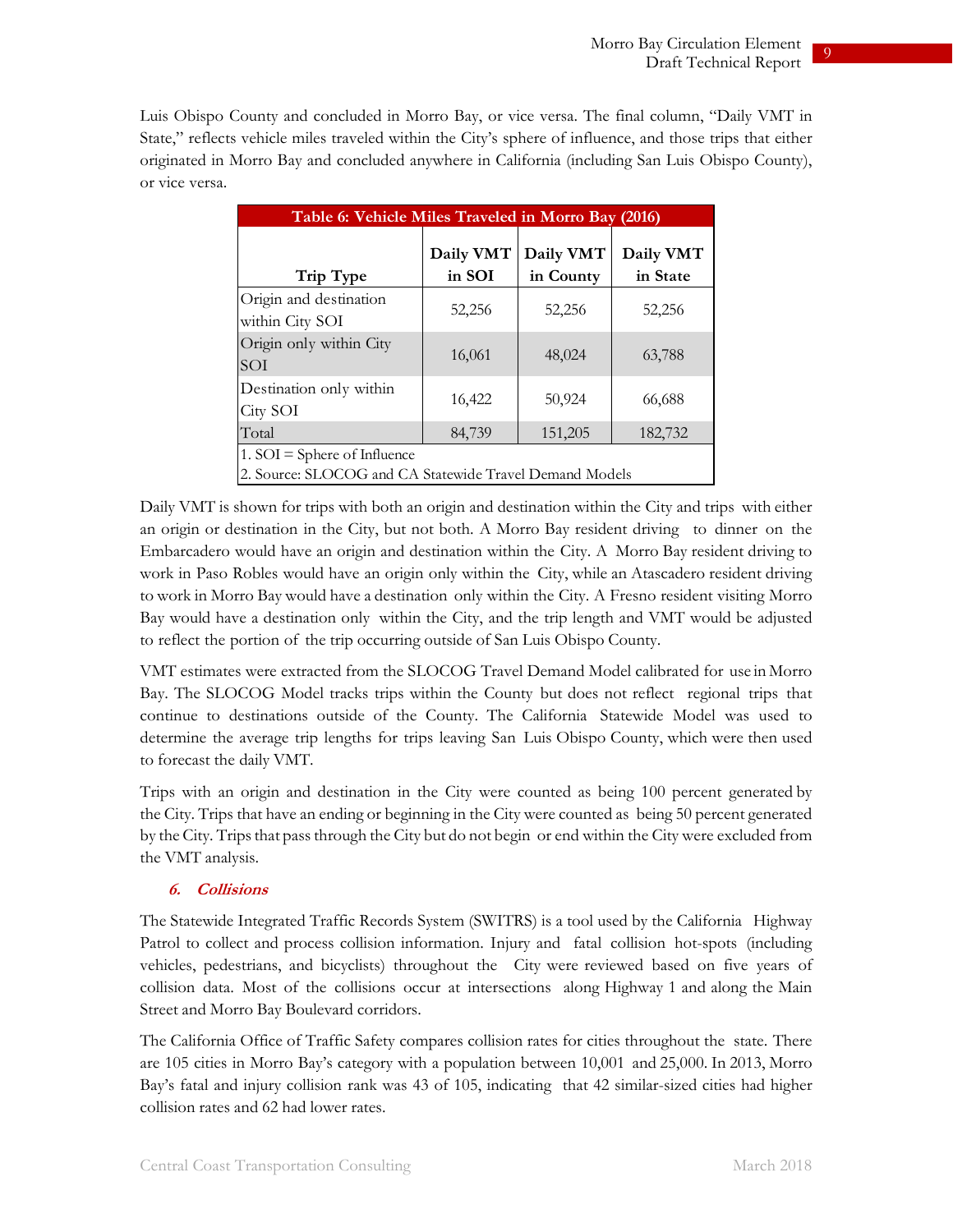The 10 intersections with the largest number of reported collisions are summarized in Table 7. Where these intersections overlap with the intersections identified in the current General Plan, those values (for the period 1982–1984) are provided as well.

| Table 7: High Collision Locations in Morro Bay (2012-2014) |                             |                |                |       |           |  |  |  |  |  |  |  |  |
|------------------------------------------------------------|-----------------------------|----------------|----------------|-------|-----------|--|--|--|--|--|--|--|--|
| Intersection                                               | 2012                        | 2013           | 2014           | Total | 1982-1984 |  |  |  |  |  |  |  |  |
| Highway 1/Main Street                                      |                             |                |                | 12    |           |  |  |  |  |  |  |  |  |
| Quintana Road/South Bay Boulevard                          |                             | 3              |                | 12    |           |  |  |  |  |  |  |  |  |
| Quintana Road/Main Street                                  | 3                           | $\mathfrak{D}$ |                |       |           |  |  |  |  |  |  |  |  |
| Highway 1/Yerba Buena Street                               |                             | 4              |                | 9     |           |  |  |  |  |  |  |  |  |
| Highway 1/San Jacinto Street                               |                             |                |                |       |           |  |  |  |  |  |  |  |  |
| Highway 1/Morro Bay Boulevard                              | 3                           | 3              | $\mathfrak{D}$ | 8     |           |  |  |  |  |  |  |  |  |
| Quintana Road/Morro Bay Boulevard                          |                             |                |                |       |           |  |  |  |  |  |  |  |  |
| Main Street/Morro Bay Boulevard                            |                             | 3              |                |       |           |  |  |  |  |  |  |  |  |
| Main Street/SR 41                                          |                             |                |                |       |           |  |  |  |  |  |  |  |  |
| Embarcadero/Embarcadero                                    | $\mathcal{D}_{\mathcal{A}}$ | 3              | $\mathfrak{D}$ |       |           |  |  |  |  |  |  |  |  |

1. Source: California Highway Patrol 2014; City of Morro Bay 1988

2. SWITRS does not provide a precise location for all collisions, so it is unclear where the collisions at the Highway 1 intersections with Main Stret and Morro Bay Boulevard occurred.

Five locations analyzed in the 1988 General Plan are also in the top 10 collision locations between 2012 and 2014. The number of reported collisions increased at three of these intersections, and stayed the same or decreased at two locations, despite traffic volume increases.

#### **7. Parking**

The City prepared a Parking Management Plan in 2007, which focused on parking conditions Downtown and along the Embarcadero. Nearly 2,500 parking spaces are located in this study area. Of these, more than 70 percent are managed by the City. Occupancy surveys were also conducted from noon to 6:00 PM on a Tuesday preceding Memorial Day and Saturday of Memorial Day weekend of that year.

The occupancy surveys showed that parking on the Embarcadero was fully utilized and several Downtown blocks were nearly fully utilized during the peak hour of the holiday weekend. The high parking occupancy rates were short in duration and supply was available within four blocks of all surveyed areas at all times, even during a holiday weekend.

The study developed an action plan to address the temporary supply issues present during busy weekends and more effectively manage the City's parking supply. The action plan includes the following recommendations:

- 1. Enhance the signage program to better direct drivers to the appropriate parking areas.
- 2. Improve public information related to parking for different users.
- 3. Encourage shared parking between different land uses.
- 4. Encourage employee parking policies to support parking availability for visitors.
- 5. Expand and enhance trolley service.
- 6. Regulate delivery truck parking.
- 7. Replace parallel parking with angled parking in selected areas.
- 8. Enhance pedestrian facilities with a focus on connections to parking and attractions.
- 9. Modify time limits to more effectively utilize the parking supply.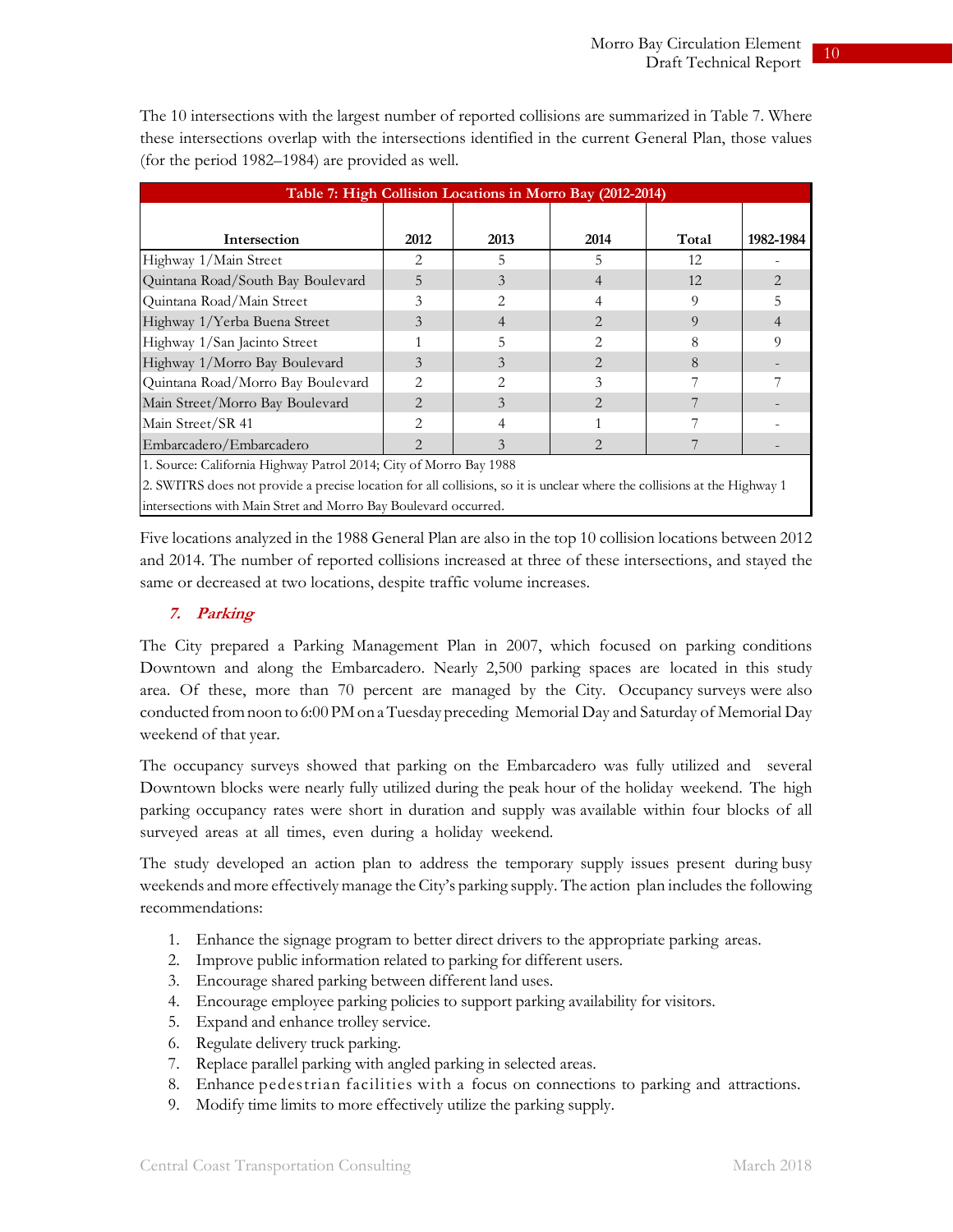- 10. Encourage public-private partnerships to effectively provide parking.
- 11. Monitor and adjust the Parking In-Lieu Fee program.
- 12. Allow the provision of pervious parking surfaces to minimize stormwater runoff.

The City is implementing the action plan as opportunities arise. As recently as June 28, 2016, the Morro Bay City Council was considering approaches to prevent parking requirements from negatively impacting economic development.

#### **Coastal Zone Access and parking**

Public parking provides access to the Coastal Zone at numerous locations in Morro Bay. More than 2,200 free public parking spaces are provided by the City in the Coastal Zone. The primary public access points are described below and shown on Figure CIR-5.

- North Point Natural Area, located at the north end of Toro Lane, provides 10 marked vehicle parking spaces on the bluff connecting to stairways and trails to the beach. These parking spaces are occasionally fully utilized, but additional curbside parking is nearby in the Morro Strand campground area.
- Beachcomber Street provides approximately one-half mile of curbside parking (roughly 100 spaces) on the bluffs above the Morro Strand campground. These spaces are frequented by surfers and other beachgoers.
- The Morro Strand campground provides five marked parking spaces for day use in addition to the camp sites.
- Beachcomber Street offers curbside parking and two informal off-street parking areas south of Alva Paul Creek.
- An off-street parking lot at the end of Azure Street provides approximately 30 parking spaces as well as a restroom for beachgoers. This parking lot connects to the Cloisters trail network.
- The Cloisters Community Park offers 28 off-street parking spaces serving the park and multiuse trails providing beach access.
- Informal dirt parking lots and curbside parking are situated along the Embarcadero north of Morro Creek. A bicycle and pedestrian bridge crosses Morro Creek to connect with the Harborwalk path.
- A dirt parking lot is located at the end of the Embarcadero just south of Morro Creek. This lot also offers parking for bikes and surreys.
- Numerous parking areas are along Coleman Drive between the Embarcadero and Morro Rock. These provide access to the Harborwalk, basketball courts, small craft launch sites at Coleman Beach, Morro Rock, and other amenities in the area. Most of the parking areas consist of dirt lots. The lot closest to the harbor mouth is closed to vehicles during high surf for public safety.
- Parking supply and demand along the Embarcadero south to the launch ramp are discussed in detail in the 2007 Parking Management Plan.
- An informal dirt parking area accommodating approximately 12 vehicles is situated on Main Street north of the Museum of Natural History. This lot is regularly used as a launching point for small boats.
- A paved parking lot is located at the Morro Bay State Park Marina serving the general public and vessel owners. This lot also provides access to estuary walking trails.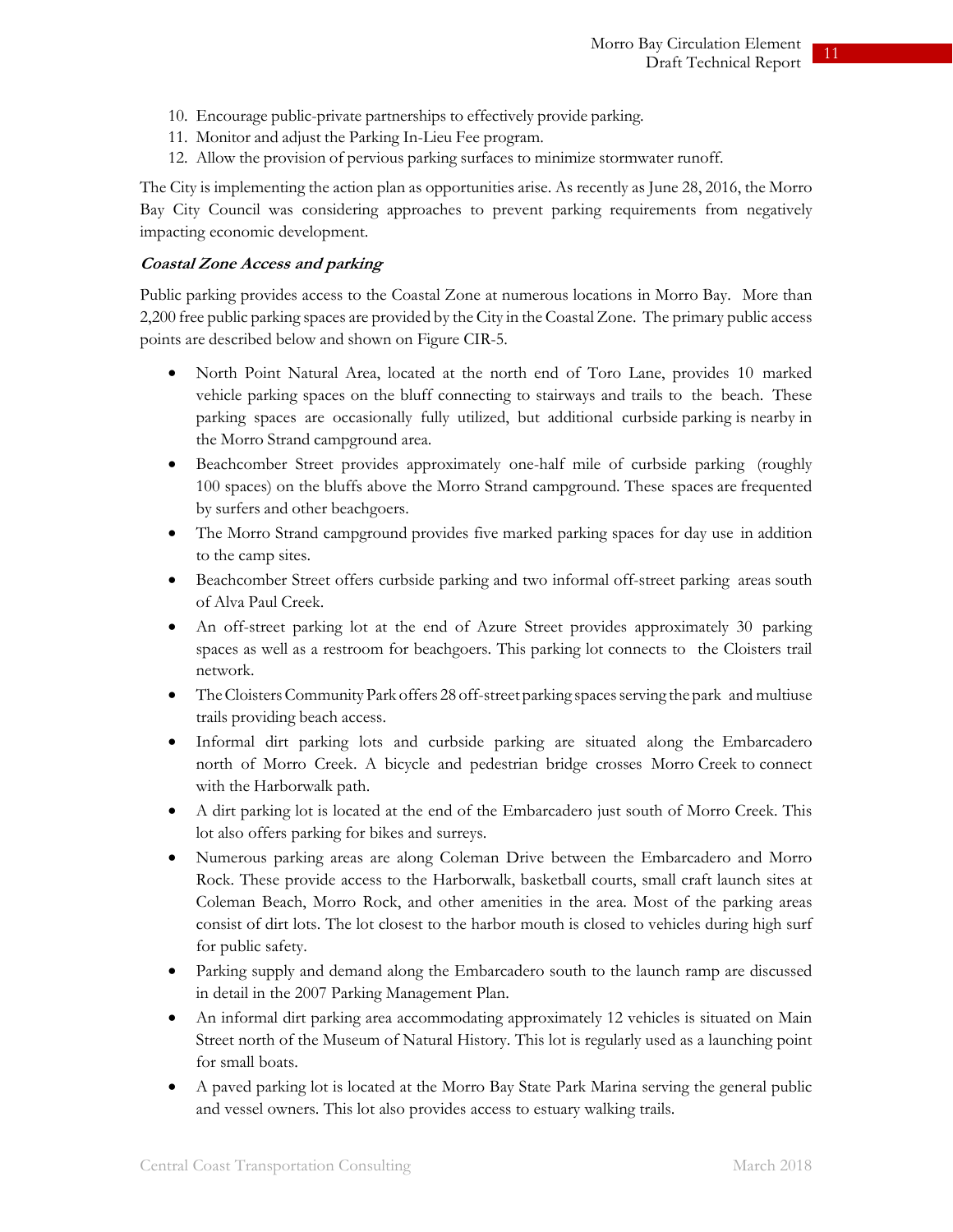Free parking is provided at all coastal access parking locations.

#### **8. Walking**

The City's well-established grid network, mild weather, and relatively flat topography support walking and biking. The Morro Bay Bicycle and Pedestrian Master Plan (2011) describes existing conditions and identifies goals, objectives, and planned improvements to serve these modes of travel. The American Community Survey estimates that in 2014, 4.5 percent of working-age residents in Morro Bay walked to work, 1.4 percent biked to work, and 72.8 percent drove alone to work.

Pedestrian facilities consist of sidewalks, Class I paths, and crosswalks. Sidewalks are provided along the Embarcadero and along most streets in the Downtown area. Most single-family residential areas in the City lack sidewalks. Section 12.04.010 of the Municipal Code requires that new developments conform to the City's Standard Drawings and Specifications (City of Morro Bay, 1987), which require sidewalks for commercial, industrial, and high-density residential uses as well as on arterial, local, and collector roads not bordered by one or more of these land uses. Hillside streets in R1/R2 zoning are required to provide a flat, walkable surface on one side of the road.

#### **Crosswalks**

There are four types of crosswalks in the City. Signalized crossings provide marked crosswalks and pedestrian signal heads. The three signalized intersections in the City provide signalized crossings on at least two legs of the intersection.

Controlled marked crossings provide striped crosswalks with a stop or yield sign on at least one leg of the intersection. There are 44 controlled marked crossings in the City, mostly in the Downtown area. There are two controlled marked crossings across Highway 1, one at San Jacinto Street and a second at Yerba Buena Street. A crosswalk, green bike lane striping, and Rectangular Rapid Flash Beacon were recently installed near the Atascadero Road/Highway 1 southbound ramp intersection. This area experiences high pedestrian volumes due to the proximity of the high school and nearby hotels.

Uncontrolled marked crossings provide striped crosswalks at mid-block and uncontrolled locations.

Unmarked crossings constitute the remainder of crosswalks wherever two public roads intersect, per the California Vehicle Code.

The Harborwalk provides a multi-use bicycle and walking path connecting the Embarcadero to Morro Rock. This path is heavily used by locals and visitors.

#### **Trails**

The California Coastal Trail is a hiking and bicycling trail that spans from Oregon to Mexico. The California legislature formally established the trail in 2001 and provided a general alignment. There is some existing signage for the Trail along the Bayfront of the Embarcadero. Additional recreational hiking trails are provided in Morro Bay State Park. These include the Black Hill hiking areas and walking paths along the estuary near the State Park marina.

#### **Schools**

Greenwood Avenue was identified prior to 2004 as the primary walking route to the City's only elementary school, Del Mar Elementary. No sidewalks are provided on Greenwood Avenue, causing pedestrians to walk in the roadway. In 2011 the City and stakeholders applied unsuccessfully for grant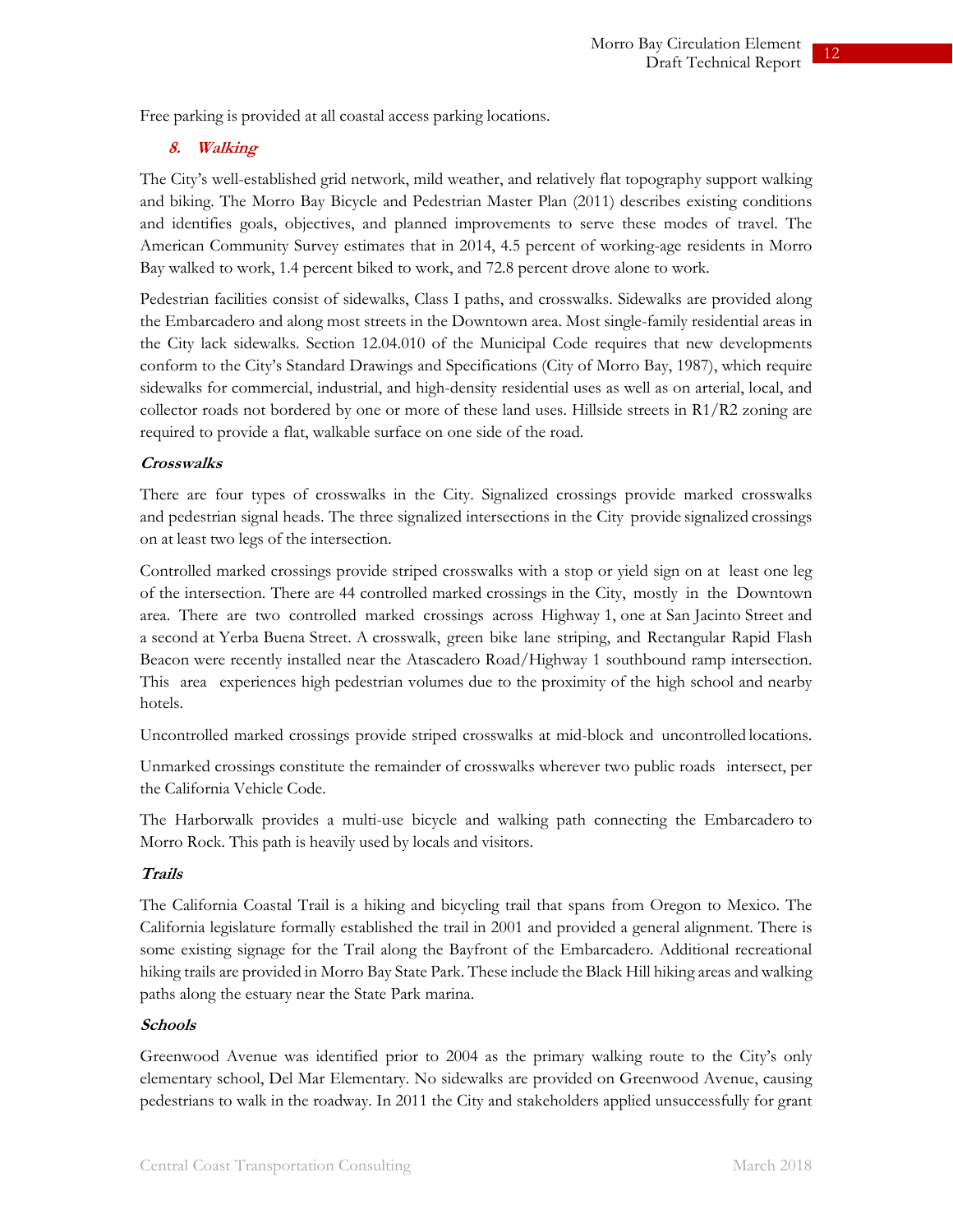funding for segment improvements through the Cycle 3 Federal Safe Routes to School Grants program. Funding for improvements to this segment has not yet been identified.

Morro Bay High School is connected to the Beach Tract by a Class I path. Many students walk through the Main Street/SR 41/Atascadero Road intersection, which is congested during peak hours. Recent pedestrian and bicycle improvements to the Highway 1 Southbound Ramps/Atascadero Road intersection have improved conditions for student cyclists and pedestrians.

#### **9. Bicycling**

Bicycle facilities are described in four classes of facilities:

- Class I bikeways provide a completely separate right-of-way for the exclusive use of bicycles and pedestrians with a minimum of vehicular cross-flow. The Harborwalk path is an example of a Class I facility. Approximately 3.6 miles of Class I facilities exist in the City.
- Class II bike lanes consist of a striped lane for one-way bicycle travel on a street or highway. Approximately 7.1 miles of Class II bike lanes exist in the City.
- Class III bike routes are shared by motorists and bicyclists. These routes are supplemented with signs and pavement legends including sharrows. The section of Beachcomber Street south of Yerba Buena Street is an example of a Class III bike route with sharrows.
- Class IV bike lanes, often called cycle tracks or protected bike lanes, are exclusive bike facilities physically separated from vehicles. Types of separation include grade separation, flexible posts, physical barriers, or on-street parking. No Class IV bike lanes currently exist in Morro Bay.

Figure CIR-1 shows existing and proposed bike facilities in Morro Bay. In addition to the California Coastal Trail discussed above, the California Pacific Bike Route connects Vancouver, British Columbia, to Imperial Beach, California, and follows Highway 1 through Morro Bay.

#### **10. Regional Transit**

The San Luis Obispo Regional Transit Authority (RTA) is a joint powers authority providing fixedroute regional service throughout the County and serving the Morro Bay Transit Center on Harbor Street. RTA provides ADA paratransit service through the Runabout, a demand response system operating within three-quarters of a mile of all fixed-route services in the County. Figure CIR-1 shows the RTA routes.

RTA Route 12 runs from Morro Bay to San Luis Obispo with stops in Los Osos, Cuesta College, and Cal Poly. It runs on one-hour headways on weekdays and two-hour headways on weekends.

RTA Route 15 runs from Morro Bay to San Simeon with stops in Cayucos and Cambria. It operates on two- to three-hour headways on weekdays and Saturdays and four-hour headways on Sundays.

RTA ridership has consistently increased each year since 2007. Additionally, 2013 ridership is 270 percent greater than 2003 ridership.

#### **11. Local Transit**

The City operates Morro Bay Transit, which provides fixed-route service with hourly headways from 6:25 a.m. to 6:45 p.m. on weekdays and 8:25 a.m. to 4:25 p.m. on Saturdays. Curb-to-curb service is provided within three-quarters of a mile of the fixed route on a reservation basis. This route serves the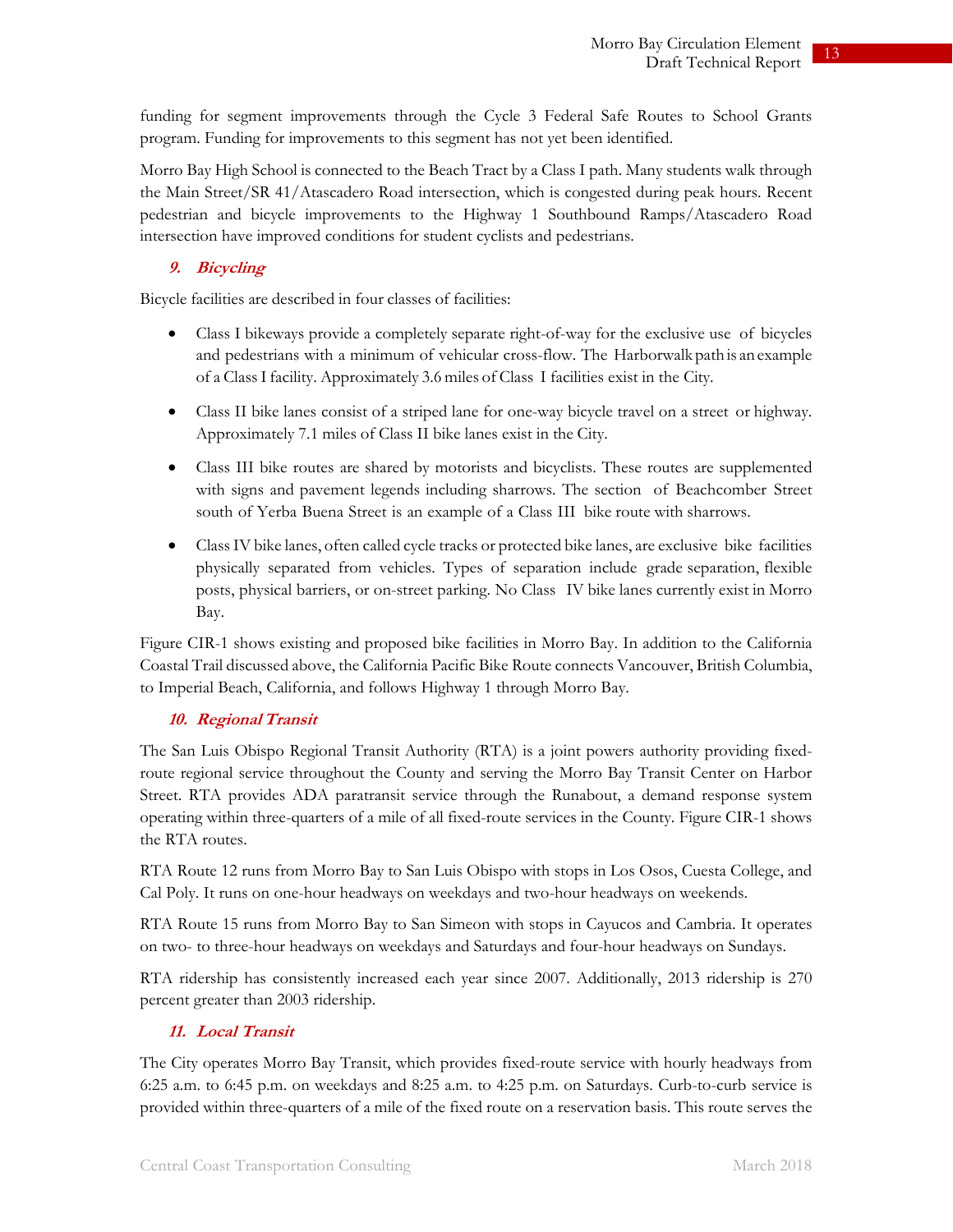City's major campgrounds, high school, senior center, grocery store, and neighborhoods throughout the City. Figure CIR-1 shows the Morro Bay Transit routes.

The Morro Bay Trolley operates three loops from Memorial Day weekend through the first weekend in October. The routes serve north Morro Bay, Downtown, and the waterfront with headways under one hour. Stops are provided at the State Park campground, Downtown, the Embarcadero, Morro Rock, and Morro Strand campground.

Morro Bay Transit's 2013 triennial performance audit provided four recommendations:

- 1. Establish performance standards for all services to better track performance trends.
- 2. Construct a full ridership profile based on the North County Transit Surveys and additional customer feedback. This information should be used to tailor marketing and public outreach activities.
- 3. Consider implementing targeted public information campaigns about services to increase ridership among key populations.
- 4. Make it easier for riders to submit feedback about transit services.

In response to the first recommendation, the City established performance standards regarding passengers per vehicle service hour and incentivized these goals in its service contract. To the second recommendation, the City solicited feedback through both print and electronic methods in addition to conducting on-board opinion surveys and boarding/alighting counts. The City acted on the third recommendation by publicizing unmet transit needs hearings, advertising in local newspapers, visiting senior centers, using targeted marketing to tourists, and identifying a small commuter market. The City implemented the fourth recommendation by offering several methods to receive customer feedback, including an online customer feedback link and a comment form printed in the Morro Bay Transit brochure.

Morro Bay Transit Fixed Route and Call-A-Ride service saw ridership increase by about 30 percent from fiscal years 2012 to 2015. However, over the same period, Morro Bay Trolley ridership decreased by about 15 percent.

The Morro Bay Senior Citizens, Inc. operates a senior transportation shuttle on Monday through Thursday from 9:00 a.m. to 4:00 p.m. It serves destinations throughout the County.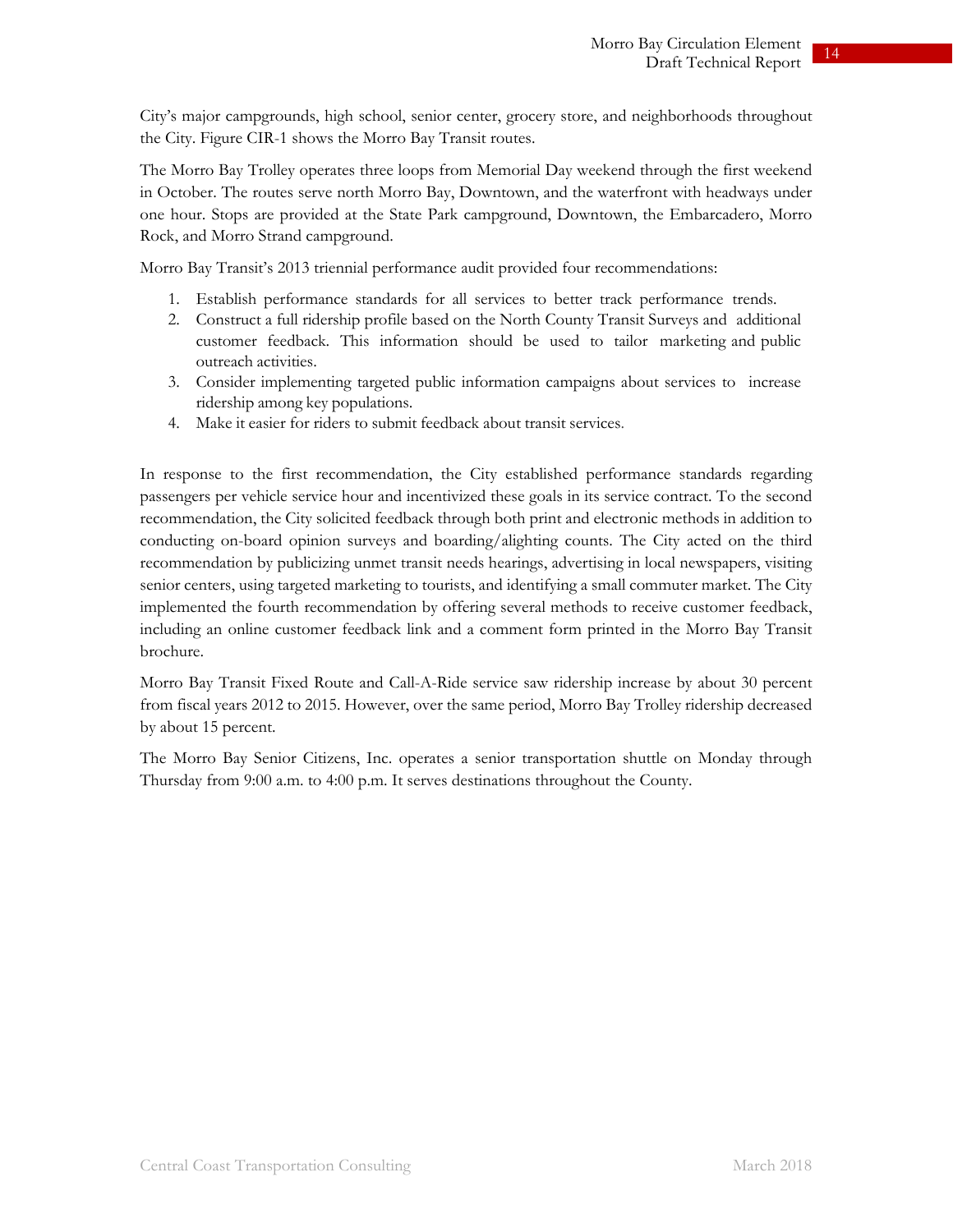### **Buildout Transportation Conditions**

This section describes transportation conditions under Buildout and Buildout Plus Project conditions. Buildout conditions refer to anticipated buildout under the current General Plan. Buildout Plus Project conditions reflect conditions with the updated General Plan land uses in place.

#### **TRAVEL FORECASTS**

The SLOCOG Travel Demand Model was applied to develop future year traffic forecasts. The SLOCOG Model estimates traffic using employees for most commercial uses. Because most land use planning uses building square footage instead of employees it was necessary to convert the planned commercial square footage to an equivalent number of employees using conversion factors. The conversion factors were developed using an inventory of existing uses and existing employees using land use data provided by SLOCOG.

The Buildout Plus Project scenario includes land use changes in a number of areas of the City, with the most prominent changes planned at the power plant site, the current wastewater treatment facility, and areas adjacent to SR 41 east of Highway 1. The zoning changes on these three sites could substantially increase the traffic generated in these areas. The precise level of traffic generation will depend on the intensity and mix of land uses. Because this information is not known at this time, these parcels were assumed to develop to 80 percent of their maximum allowed intensity using the generic zoning categories. Even with these reductions, the large growth in visitor serving commercial uses would result in major shifts in regional travel patterns. The Master Plan areas will require a more detailed analysis to determine off-site transportation impacts, connections, and mitigations.

The SLOCOG link-level model outputs were extracted for the study locations and used to develop turning movement forecasts using the difference method, where the buildout model's growth over the base year is added to the base year's traffic counts. The raw forecasts were then reviewed for reasonableness and adjusted where needed to ensure conservation of flow between closely spaced intersections.

#### **ROADWAY NETWORK IMPROVEMENTS**

The SR 41/Main Street intersection was assumed to provide a roundabout incorporating the northbound Highway 1 on- and off-ramps consistent with the configuration described in the *State Route 1/State Route 41/Main Street Intersection Control Evaluation Step 2 Report* (Omni-Means, May 2016). This intersection was evaluated using the Sidra software package due to the six-leg configuration. The remaining intersection lane configurations and traffic control types were assumed to remain the same under Buildout conditions as Existing conditions.

Figure 2 shows the Buildout and Buildout Plus Project traffic volumes.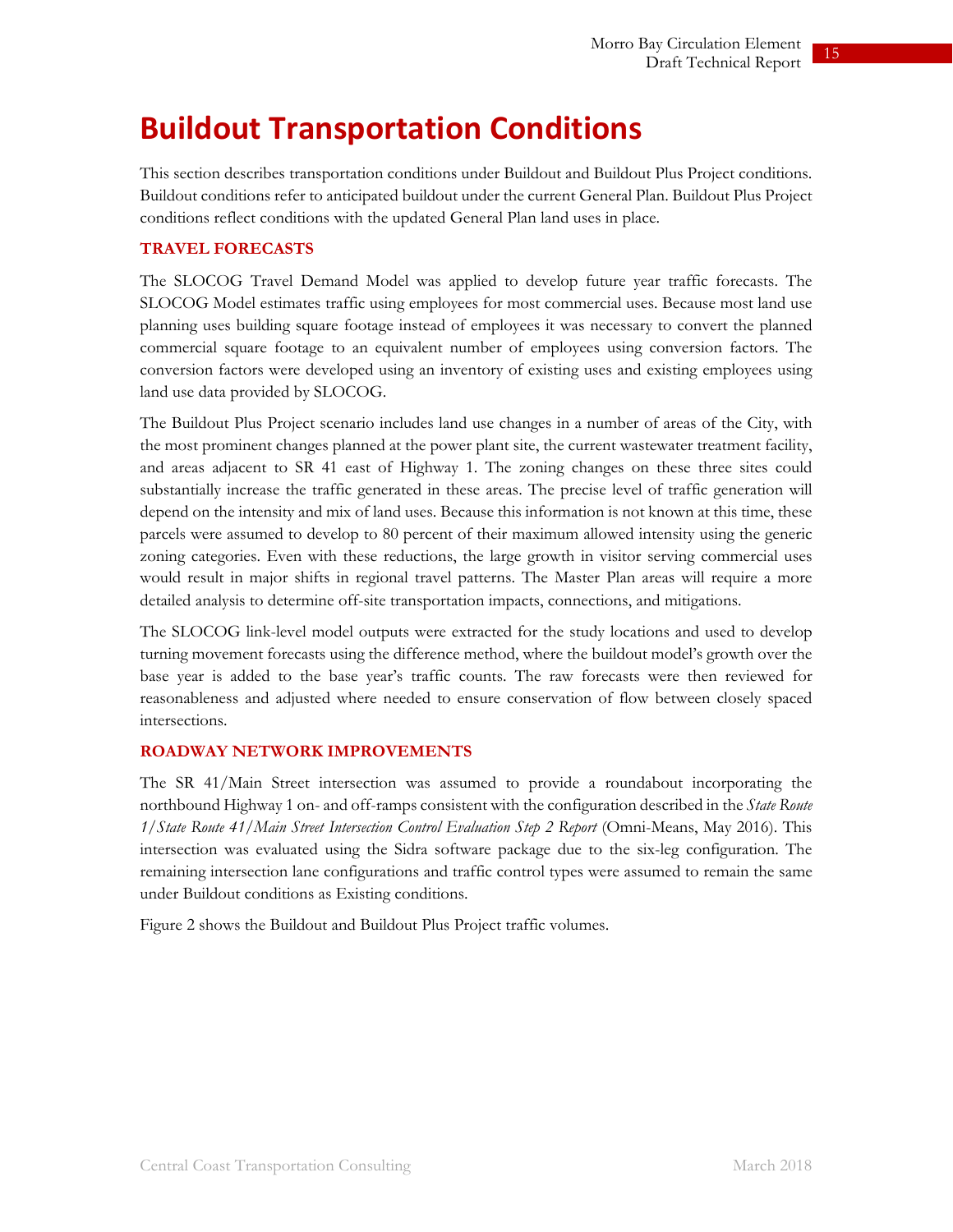Figure 2: Buildout and Buildout Plus Project Volumes

|                                                                                                                                                                                                                                                                                                                                                                                                                                    | <b>Buildout Peak Hour Volumes</b>                                                                                                                                                                                                                                                                                                                                                                                                                                                                                                                                                                                                                                                                                                                                                                                                                                                       |
|------------------------------------------------------------------------------------------------------------------------------------------------------------------------------------------------------------------------------------------------------------------------------------------------------------------------------------------------------------------------------------------------------------------------------------|-----------------------------------------------------------------------------------------------------------------------------------------------------------------------------------------------------------------------------------------------------------------------------------------------------------------------------------------------------------------------------------------------------------------------------------------------------------------------------------------------------------------------------------------------------------------------------------------------------------------------------------------------------------------------------------------------------------------------------------------------------------------------------------------------------------------------------------------------------------------------------------------|
| Liadinto st<br>启动<br>$\overline{41}$<br><b>Really</b><br>Morro Rd<br>O.                                                                                                                                                                                                                                                                                                                                                            | 2.<br>1.<br>← $20(20)$<br>← 120(100)<br>720(760)<br>(050)<br>60(60)<br>$-60(50)$<br>$\sqrt{10(10)}$<br>480(60)<br>$-30(20)$<br>$+ 130(100)$<br>Highway 1<br>Main St<br>$-20(30)$<br>$\sqrt{ }$ 160(120)<br>Ļ<br>San Jacinto St<br>San Jacinto St<br>$10(20)$ <sup>+</sup><br>$130(70)$ <sup>-1</sup><br>$60(60) -$<br>290(180)<br>$750(900) \rightarrow$<br>$110(90) -$<br>30(20)<br>$+ (001)06$<br>$20(30) \rightarrow$<br>$120(70) \rightarrow$<br>110(120) $\neg$<br>50(70)                                                                                                                                                                                                                                                                                                                                                                                                          |
| scadero Rd<br>$\overline{\mathbf{3}}$                                                                                                                                                                                                                                                                                                                                                                                              | 3.<br>Highway 1 SB Ramp<br>4.<br>$\begin{array}{l} \circledast \  \  \, 50(20) \\ \circledast \  \  \, 50(80) \\ \circledast \  \  \, 150(80) \\ \leftarrow \  \  \, 150(120) \\ \leftarrow \  \  \, 50(60) \end{array}$<br>$L_{80(90)}$<br>$\sim$ 90(80)<br>30(50)<br>10(20)<br>70(80)<br>$+150(110)$<br><b>SE</b><br>Main St<br>$-310(270)$<br>$\sqrt{200(250)}$<br>$\sqrt{-}330(270)$<br>State Route 41<br>لډ<br>Ļ<br>State Route 41<br>70(60) $\frac{1}{2}$<br>50(40) $\frac{1}{2}$ $\frac{1}{2}$ $\frac{1}{2}$ $\frac{1}{2}$ $\frac{1}{2}$ $\frac{1}{2}$ $\frac{1}{2}$ $\frac{1}{2}$ $\frac{1}{2}$ $\frac{1}{2}$ $\frac{1}{2}$ $\frac{1}{2}$ $\frac{1}{2}$ $\frac{1}{2}$ $\frac{1}{2}$ $\frac{1}{2}$ $\frac{1}{2}$ $\frac{1}{2}$ $\frac{1}{2}$ $\frac{1}{2$<br>$30(20)^{-1}$<br>$220(160) \rightarrow$<br>250(210) 7<br>$-10908$<br>90(90)<br>1201000<br>90(90)<br>laction<br>1807 |
| Embarcadero<br>Madin St<br><b>Quintana Rd</b><br>Beach St<br>$\overline{5}$<br>Morro Bay Blvd<br>$6\phantom{.}6$<br>Not to Scale                                                                                                                                                                                                                                                                                                   | 5.<br>6.<br>(00(140))<br>300(320)<br>$L_{30(30)}$<br>← 250(240)<br>260(240)<br>$+200(290)$<br>$+10(10)$<br>Quintana Rd<br>30(20)<br>$+ 10(20)$<br>← 470(390)<br>Main St<br>$\sqrt{ }$ 10(10)<br>F 10(20)<br>Ľ,<br>しょ<br>Beach St<br>Morro Bay Blvd<br>90(80) $-$<br>$240(250) -$<br>20(10)<br>$10(10)^4$<br>$+(0(7)0)4$<br>10(20)<br>$+0(10)$<br>$270(270) \rightarrow$<br>$20(30)$ $\rightarrow$<br>$570(490)$ $\rightarrow$<br>$50(110)$ $\neg$<br>10(10)                                                                                                                                                                                                                                                                                                                                                                                                                             |
| Buildout Plus Project Peak Hour Volumes                                                                                                                                                                                                                                                                                                                                                                                            |                                                                                                                                                                                                                                                                                                                                                                                                                                                                                                                                                                                                                                                                                                                                                                                                                                                                                         |
| 1.<br>2.<br>940(990)<br>$L$ 170(170)<br>80(70)<br>10(20)<br>$+60(50)$<br>$+80(60)$<br>10(10)<br>$-40(30)$<br>Highway 1<br>Main St<br>$\sqrt{230(190)}$<br>$\downarrow$<br>$\downarrow$<br>L,<br>$\pmb{\downarrow}$<br>San Jacinto St<br>$10(20)$ <sup>-1</sup><br>370(220)<br>$170(90) -$<br>$-0(707)$<br>$950(1150) \rightarrow$<br>$20(30)$ $\rightarrow$<br>$150(90)$ $\rightarrow$<br>$50(70)$ $\neg$<br>140(150)              | Highway 1 SB Ramp<br>3.<br>170(150)<br>$L$ 40(40)<br>20(30)<br>470(90)<br>$+ 300(240)$<br>$-230(180)$<br>$\sqrt{40(50)}$<br>F 670(570)<br>$\pmb{\downarrow}$<br>L<br>San Jacinto St<br>State Route 41<br>7<br>$\mathsf{L}$<br>$+ (001)06$<br>$350(330)$ $\rightarrow$<br>$110(90)$ .<br>30(20)<br>$360(320) -$                                                                                                                                                                                                                                                                                                                                                                                                                                                                                                                                                                          |
| 5.<br>4.<br>$\begin{array}{c} 50(20) \\ 160(80) \\ 160(120) \\ 50(60) \end{array}$<br>↑L 190(190)<br>390(620)<br>590(690)<br>$\sim$ 230(200)<br>60(40)<br><b>SBTWB</b><br>Main St<br>$-740(670)$<br>بالماله<br>Main St<br>$-540(700)$<br>State Route 41<br>$\mathsf{L}\!\!\!\downarrow$<br>$570(660)$ $\rightarrow$<br>$360(320) \rightarrow$<br>40(40)<br>470(410) 7<br>110(110)<br>$30(80)$ $\rightarrow$<br>2202105<br>130(280) | 6.<br>500(490)<br>270(240)<br>100(140)<br>← $60(60)$<br>℄<br>10(10)<br>Quintana Rd<br>$-20(40)$<br>940(790)<br>$\sqrt{20(30)}$<br>$\sqrt{10(10)}$<br>Ļ<br>Beach St<br>Morro Bay Blvd<br>$210(190)$ $\rightarrow$<br>$\Gamma$<br>$\Gamma$<br>$50(100)^{-4}$<br>$360(400) \rightarrow$<br>10(20)<br>20(10)<br>10(10)<br>10(10)<br>$1310(1170)$ $\rightarrow$<br>20(20)                                                                                                                                                                                                                                                                                                                                                                                                                                                                                                                    |
| Legend:                                                                                                                                                                                                                                                                                                                                                                                                                            |                                                                                                                                                                                                                                                                                                                                                                                                                                                                                                                                                                                                                                                                                                                                                                                                                                                                                         |
| <b>Central Coast Transportation Consulting</b><br>Traffic Engineering & Transportation Planning                                                                                                                                                                                                                                                                                                                                    | xx(yy) - PM(Sat Mid) Peak Hour<br>- Study Intersection<br>$(\mathbf{x})$<br>Traffic Volumes                                                                                                                                                                                                                                                                                                                                                                                                                                                                                                                                                                                                                                                                                                                                                                                             |

March 2018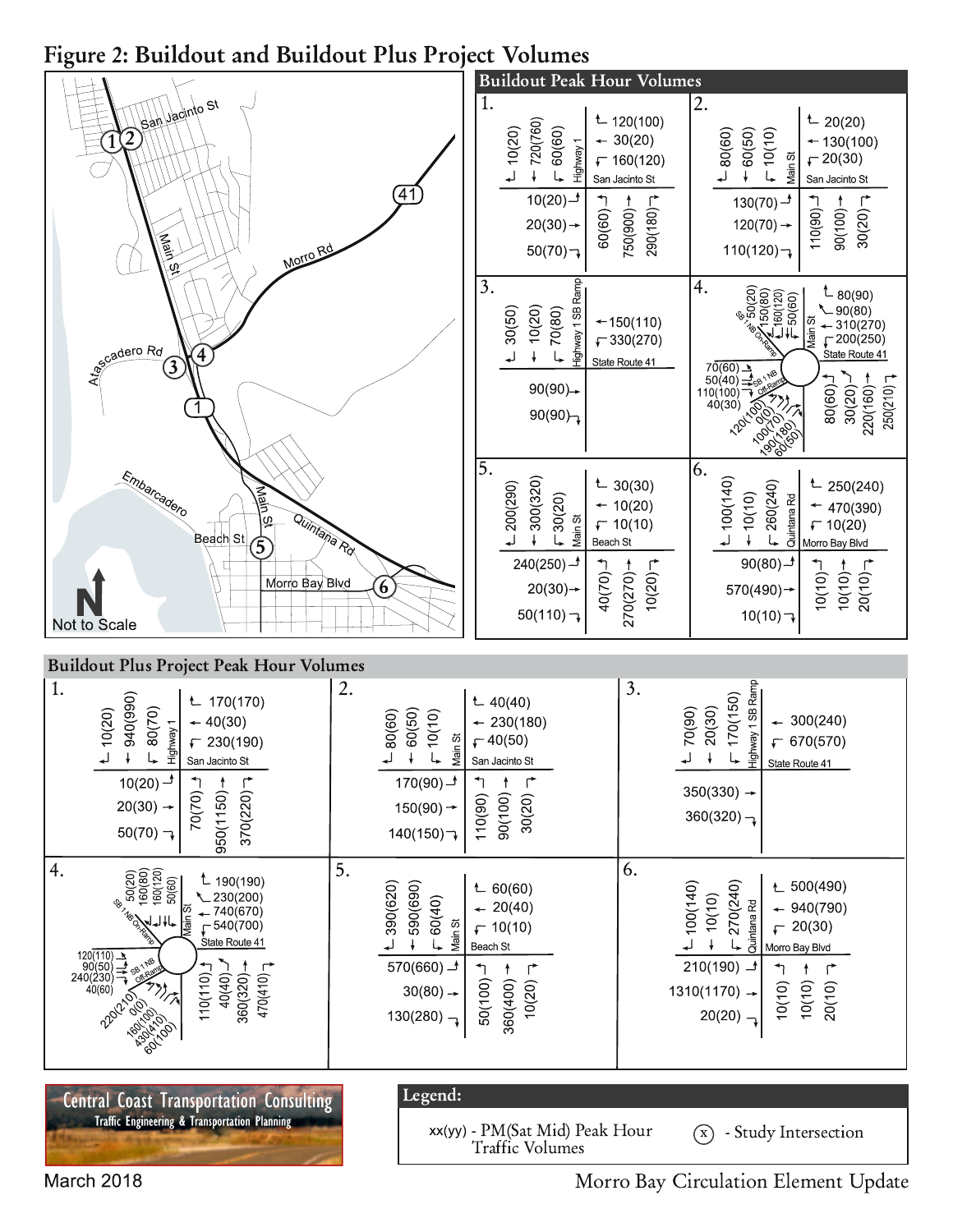#### **BUILDOUT CONDITIONS**

This section describes 1) intersection operations, 2) segment operations, and 3) VMT under Buildout and Buildout Plus Project conditions.

#### **1. Intersection Operations**

Figure 2 shows the Buildout and Buildout Plus Project peak hour traffic volumes. Table 8 shows the LOS for the study intersections under Buildout and Buildout Plus Project conditions, with detailed calculation sheets included in Appendix C.

| Table 8: Buildout and Buildout Plus Project Intersection Auto Levels of Service |                  |                          |                     |                |      |              |                     |                  |  |  |  |  |  |
|---------------------------------------------------------------------------------|------------------|--------------------------|---------------------|----------------|------|--------------|---------------------|------------------|--|--|--|--|--|
|                                                                                 |                  |                          | <b>Buildout</b>     |                |      |              | Buildout + Project  |                  |  |  |  |  |  |
|                                                                                 |                  |                          | $\text{Delay}^2$    |                |      | V/C          | $\text{Delay}^2$    |                  |  |  |  |  |  |
| Intersection                                                                    | Peak Hour $V/C1$ |                          | $(\sec/\text{veh})$ | $\text{LOS}^3$ |      | $V/C1$ Delta | $(\sec/\text{veh})$ | LOS <sup>3</sup> |  |  |  |  |  |
| 1. San Jacinto Street/                                                          | Week PM          | 0.65                     | 23.9                | C              | 0.77 | 0.12         | 29.3                | C                |  |  |  |  |  |
| Highway 1                                                                       | Sat MID          | 0.65                     | 22.8                | C              | 0.78 | 0.13         | 27.5                | C                |  |  |  |  |  |
| 2. San Jacinto Street/ Main                                                     | Week PM          | $\overline{\phantom{a}}$ | 10.8(21.9)          | C              |      |              | 51.8 (152.5)        | $\mathbf{F}$     |  |  |  |  |  |
| Street <sup>3</sup>                                                             | Sat MID          | $\overline{\phantom{a}}$ | 8.5(15.6)           | B              |      |              | 70.0(186.5)         | $\mathbf{F}$     |  |  |  |  |  |
| 3. State Route 41/ Highway                                                      | Week PM          | 0.47                     | 8.2(31.8)           | $-$ (D)        | >1.0 |              | $-(>200)$           | $\mathbf F$      |  |  |  |  |  |
| 1 SB Ramps <sup>3</sup>                                                         | Sat MID          | 0.40                     | 7.6(21.1)           | $-$ (C)        | >1.0 |              | $>200$ ( $>200$ )   | $\mathbf F$      |  |  |  |  |  |
| 4. State Route 41/ Main                                                         | Week PM          | 0.93                     | 18.9                | B              | 2.91 | 1.98         | >200                | $\mathbf{F}$     |  |  |  |  |  |
| Street                                                                          | Sat MID          | 0.64                     | 10.7                | B              | 4.45 | 3.81         | >200                | $\mathbf{F}$     |  |  |  |  |  |
| 5. Beach Street/ Main                                                           | Week PM          | 0.63                     | 17.8                | C              | 1.72 | 1.09         | 173.8               | $\mathbf F$      |  |  |  |  |  |
| Street                                                                          | Sat MID          | 0.81                     | 27.0                | D              | 2.22 | 1.41         | >200                | F                |  |  |  |  |  |
| 6. Morro Bay Boulevard/                                                         | Week PM          | 0.86                     | 17.8                | $\mathcal{C}$  | 2.02 | 1.16         | >200                | $\mathbf{F}$     |  |  |  |  |  |
| Quintana Road                                                                   | Sat MID          | 0.74                     | 13.4                | B              | 1.77 | 1.03         | 184.0               | $\mathbf F$      |  |  |  |  |  |

1. Volume to capacity ratio reported for worst movement.

3. For side-street-stop controlled intersections the worst approach's delay is reported in parenthesis next to the overall intersection delay. Unacceptable operations shown in bold text. 2. HCM 2010 average control delay in seconds per vehicle for SSSC, AWSC and Intersection #6 roundabout. HCM 2000 average control delay for signalized intersecctions. Sidra Analysis control delay for Intersection #4

The following intersections operate below the LOS D threshold for vehicles:

- San Jacinto Street/Main Street (#2) operates at LOS F during the weekday PM and Saturday midday peak hours under Buildout Plus Project conditions.
- State Route 41/Highway 1 SB Ramps (#3) operates at LOS F on the southbound approach during the weekday PM and Saturday midday peak hours under Buildout Plus Project conditions.
- State Route 41/Main Street (#4) operates at LOS F during the weekday PM and Saturday midday peak hours under Buildout Plus Project conditions. Note that this reflects operations with the planned roundabout in place.
- Beach Street/Main Street (#5) operates at LOS F during the weekday PM and Saturday midday peak hours under Buildout Plus Project conditions.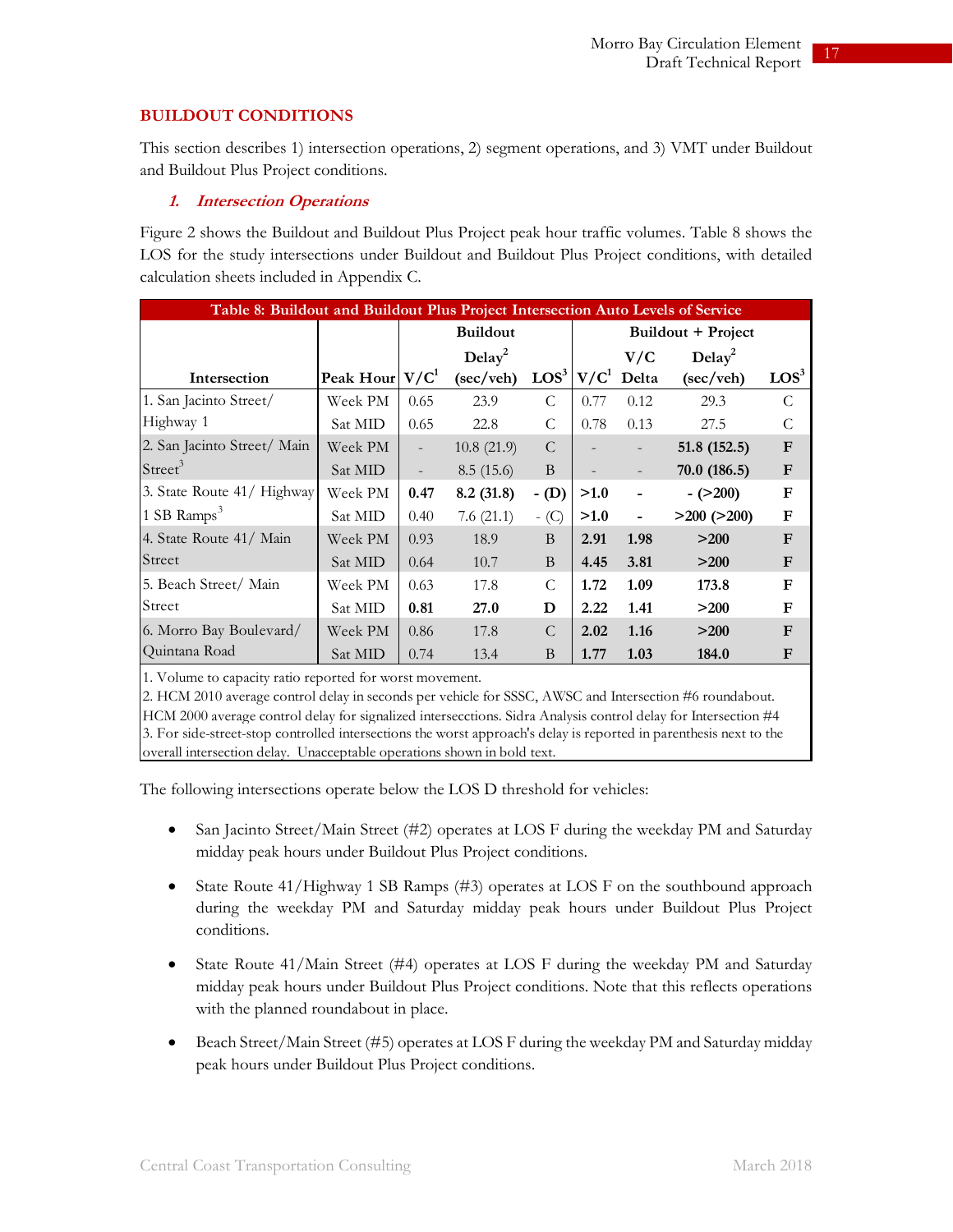Morro Bay Boulevard/Quintana Road (#6) operates at LOS F during the weekday PM and Saturday midday peak hours under Buildout Plus Project conditions.

#### **Intersection Recommendations**

The addition of project traffic results in unacceptable traffic operations at five of the six study intersections during both of the analysis time periods. This is due in part to the assumption that undeveloped parcels in the City will develop to near the maximum allowed extent, when in practice many properties never develop and others develop less intensely than allowed by zoning regulations. These assumptions result in roughly doubling the total amount of non-residential square footage within the City, with much of the growth occurring near the waterfront. This level of growth would require substantial increases in the capacity of serving roadways and would likely impact intersections beyond those studied herein.

Master Plans will be required for the larger redevelopment areas that include the current wastewater treatment plant and power plant. These Master Plans will require detailed traffic studies to identify offsite impacts to transportation facilities (including Highway 1 and interchanges), the need for additional roadway connections, and other improvements. The scope of these studies will depend on the intensity of uses proposed for the sites.

The preliminary mitigations below list the needed improvements to improve service levels under Buildout Plus Project conditions. Signal warrant analysis sheets, if applicable, are included in Appendix E. None of these improvements are currently funded or included in any planning documents. They should be re-evaluated when specific land uses are proposed for the large development sites in the City.

- San Jacinto Street/Main Street  $(\#2)$ : It would be necessary to reconstruct this intersection and provide a roundabout or traffic signal to achieve acceptable operations.
- State Route 41/Highway 1 SB Ramps (#3): Acceptable operations could be provided by constructing a traffic signal, which is warranted. The signalized intersection would require expanding the westbound approach to include one left turn lane and a shared through-left lane; adding an eastbound right turn lane; and adding a second receiving lane on the south leg. Alternatively, a single-lane roundabout with bypass lanes could provide acceptable operations under Buildout Plus Project conditions.
- State Route 41/Main Street (#4): It would be necessary to expand the planned roundabout with additional entry and circulating lanes to provide acceptable operations under Buildout Plus Project conditions.
- Beach Street/Main Street (#5): A new vehicular connection from the power plant to Main Street near Highway 1 and across Morro Creek to Atascadero Road would reduce traffic levels at this intersection. Acceptable operations could also be provided by constructing a traffic signal, which is warranted. The signalized intersection would require expanding the southbound approach to include one left turn lane, one through lane, and one right turn lane; modifying the eastbound approach to include one left turn lane and a shared left-throughright lane; and adding a second receiving lane on the north leg. Alternatively, a single-lane roundabout with bypass lanes could provide acceptable operations under Buildout Plus Project conditions.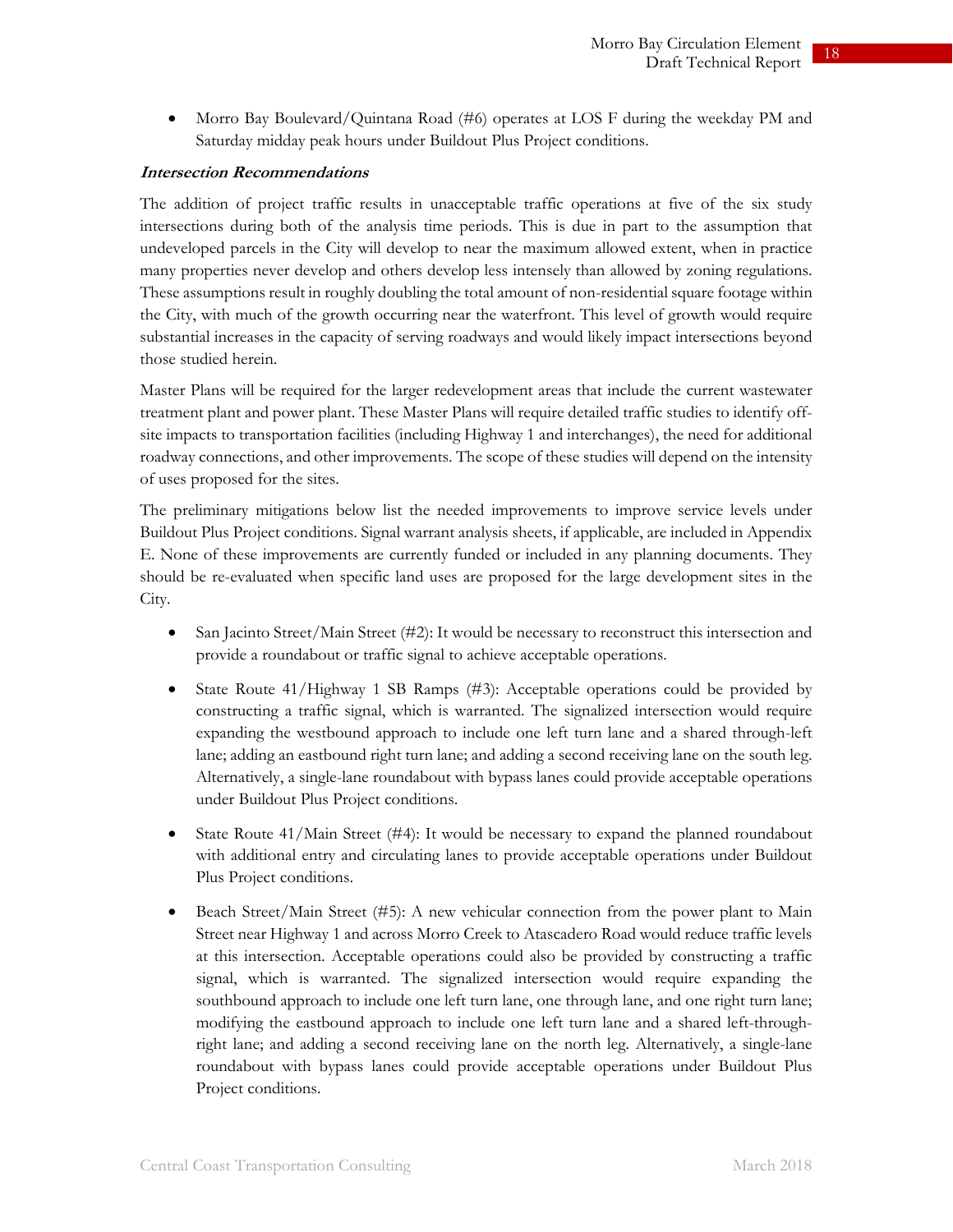Morro Bay Boulevard/Quintana Road (#6): It would be necessary to expand the roundabout with additional entry and circulating lanes to provide acceptable operations under Buildout Plus Project conditions.

The Master Plans should evaluate the need and benefit of providing a vehicular connection across Morro Creek, connecting the power plant site directly to Main Street, and impacts of redevelopment on the SR 41 and Main Street interchanges as well as Highway 1 and SR 41.

#### **2. Segment Operations**

Table 9 shows the segment operations during the weekday PM and Saturday MID peak hours under Buildout and Buildout Plus Project conditions.

The following deficiencies are reported:

#### **Pedestrian:**

- $\bullet$  #1a Embarcadero North of Beach Street operates at LOS F in the northbound direction both with and without the project due to the lack of sidewalks, and at LOS E in the southbound direction with the project on Saturday midday due to high adjacent vehicle volumes.
- #2 Morro Bay Boulevard west of Quintana Road operates at LOS E in the eastbound direction under Buildout Plus Project conditions due to high vehicular volumes.
- #3 Main Street south of Radcliff Drive operates at LOS E or F under Buildout Plus Project conditions due to high vehicle volumes adjacent to the sidewalk and the missing sidewalk for southbound pedestrians under the Highway 1 overcrossing.
- #4 SR 41 east of Main Street operates at LOS F under Buildout and Buildout Plus Project conditions due to high vehicle volumes and speeds and a lack of sidewalks.

**Bicycle:** There are no deficiencies reported on the bicycle segments with and without the project.

**Auto:** There are no deficiencies reported on the auto segments with and without the project.

Note that intersections are typically the constraint points for vehicular capacity, not segments. Refer to the preceding Intersection Operations section for vehicular recommendations.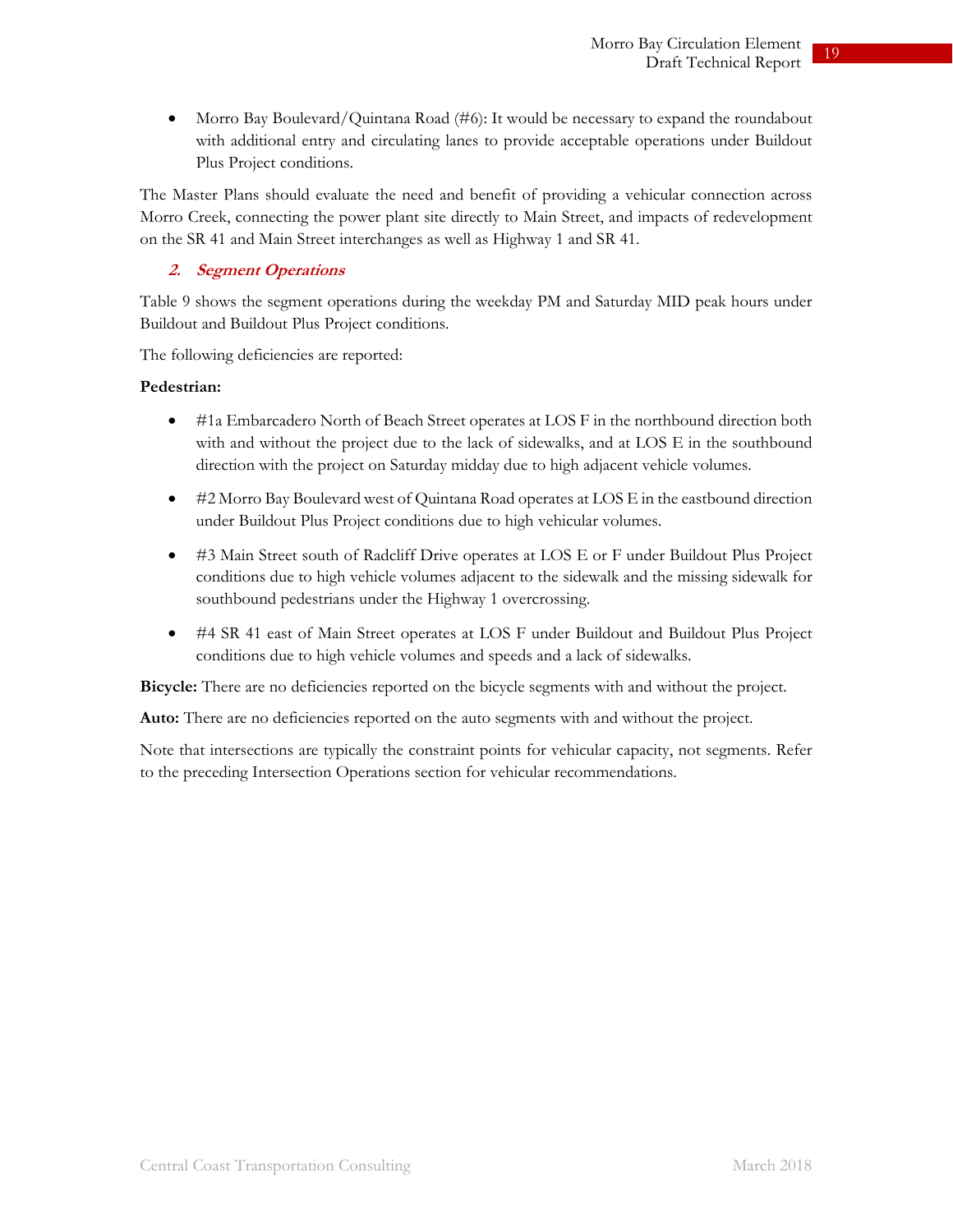|                                                                                                                                                                     |         |                |                    |                 |                       |                |                    |                 |                       |                |       | Table 9: Buildout and Buildout Plus Project Segment Pedestrian & Bicycle Levels of Service |                |       |                    |                |  |  |  |  |  |
|---------------------------------------------------------------------------------------------------------------------------------------------------------------------|---------|----------------|--------------------|-----------------|-----------------------|----------------|--------------------|-----------------|-----------------------|----------------|-------|--------------------------------------------------------------------------------------------|----------------|-------|--------------------|----------------|--|--|--|--|--|
|                                                                                                                                                                     |         |                |                    |                 | Pedestrian            |                |                    |                 | <b>Bicycle</b>        |                |       |                                                                                            | Vehicle        |       |                    |                |  |  |  |  |  |
|                                                                                                                                                                     |         |                |                    | <b>Buildout</b> | Buildout +<br>Project |                |                    | <b>Buildout</b> | Buildout +<br>Project |                |       | <b>Buildout</b>                                                                            |                |       | Buildout + Project |                |  |  |  |  |  |
|                                                                                                                                                                     | Peak    |                | LOS                |                 | LOS                   |                | LOS                |                 | LOS                   |                | V/C   | LOS                                                                                        |                | V/C   | LOS                |                |  |  |  |  |  |
| Segment                                                                                                                                                             | Hour    | Direction      | Score <sup>1</sup> | $\text{LOS}^1$  | Score <sup>1</sup>    | $\text{LOS}^1$ | Score <sup>1</sup> | $\text{LOS}^1$  | Score <sup>1</sup>    | $\text{LOS}^1$ | Ratio | Score <sup>1</sup>                                                                         | $\text{LOS}^1$ | Ratio | Score <sup>1</sup> | $\text{LOS}^1$ |  |  |  |  |  |
| 1a. Embarcadero -                                                                                                                                                   | Week PM | NB             | 2.06               | F               | 3.27                  | F              | 2.69               | B               | 3.35                  | $\overline{C}$ | 0.09  | 3.28                                                                                       | $\mathcal{C}$  | 0.34  | 3.28               | $\mathcal{C}$  |  |  |  |  |  |
| North of Beach                                                                                                                                                      |         | <b>SB</b>      | 1.44               | А               | 3.40                  | C              | 2.69               | B               | 3.53                  | D              | 0.09  | 3.02                                                                                       | C              | 0.47  | 3.02               | C              |  |  |  |  |  |
|                                                                                                                                                                     |         | NB             | 2.41               | $\mathbf{F}$    | 4.55                  | F              | 2.98               | C               | 3.64                  | D              | 0.17  | 3.28                                                                                       | $\overline{C}$ | 0.61  | 3.28               | $\mathcal{C}$  |  |  |  |  |  |
| Street                                                                                                                                                              | Sat MID | <b>SB</b>      | 1.67               | А               | 4.60                  | E              | 2.89               | C               | 3.74                  | D              | 0.13  | 3.02                                                                                       | C              | 0.70  | 3.02               | C              |  |  |  |  |  |
|                                                                                                                                                                     |         | NB             | 1.27               | A               | 1.64                  | $\Lambda$      | 2.68               | $\mathbf{B}$    | 3.53                  | D              | 0.05  | 3.72                                                                                       | D              | 0.11  | 3.72               | D              |  |  |  |  |  |
| 1b. Embarcadero -                                                                                                                                                   | Week PM | SB             | 1.14               | $\Lambda$       | 1.74                  | A              | 2.68               | $\mathbf{B}$    | 3.73                  | D              | 0.05  | 3.72                                                                                       | D              | 0.17  | 3.72               | D              |  |  |  |  |  |
| North of Pacific                                                                                                                                                    |         | NB             | 1.39               | A               | 1.83                  | A              | 3.04               | $\mathcal{C}$   | 3.69                  | D              | 0.07  | 3.72                                                                                       | D              | 0.15  | 3.72               | D              |  |  |  |  |  |
| Street                                                                                                                                                              | Sat MID | <b>SB</b>      | 1.41               | A               | 2.34                  | B              | 3.43               | $\mathsf{C}$    | 4.03                  | D              | 0.09  | 3.72                                                                                       | D              | 0.30  | 3.72               | D              |  |  |  |  |  |
|                                                                                                                                                                     |         | NB             | 1.17               | А               | 1.40                  | А              | 2.68               | B               | 3.38                  | C              | 0.05  | 3.28                                                                                       | C              | 0.08  | 3.28               | $\mathsf{C}$   |  |  |  |  |  |
| 1c. Embarcadero -                                                                                                                                                   | Week PM | <b>SB</b>      | 1.12               | А               | 1.56                  | А              | 2.68               | B               | 3.60                  | D              | 0.05  | 3.28                                                                                       | C              | 0.13  | 3.28               | $\mathsf{C}$   |  |  |  |  |  |
| South of Pacific                                                                                                                                                    | Sat MID | NB             | 1.23               | A               | 1.47                  | A              | 2.87               | C               | 3.47                  | C              | 0.06  | 3.28                                                                                       | $\overline{C}$ | 0.10  | 3.28               | $\mathcal{C}$  |  |  |  |  |  |
| Street                                                                                                                                                              |         | <b>SB</b>      | 1.27               | А               | 1.84                  | А              | 3.12               | C               | 3.80                  | D              | 0.07  | 3.28                                                                                       | C              | 0.19  | 3.28               | C              |  |  |  |  |  |
|                                                                                                                                                                     |         | E <sub>B</sub> | 2.60               | $\mathbf{B}$    | 4.59                  | E              | 2.53               | $\overline{B}$  | 2.99                  | $\overline{C}$ | 0.29  | 3.62                                                                                       | D              | 0.73  | 3.62               | D              |  |  |  |  |  |
| 2. Morro Bay                                                                                                                                                        | Week PM | <b>WB</b>      | 2.72               | B               | 3.55                  | D              | 2.57               | B               | 2.80                  | $\mathcal{C}$  | 0.32  | 3.62                                                                                       | D              | 0.50  | 3.62               | D              |  |  |  |  |  |
| Boulevard - West of                                                                                                                                                 |         | EB             | 2.48               | B               | 4.29                  | E              | 2.48               | $\overline{B}$  | 2.94                  | $\overline{C}$ | 0.26  | 3.62                                                                                       | D              | 0.65  | 3.62               | D              |  |  |  |  |  |
| Quintana Road                                                                                                                                                       | Sat MID | <b>WB</b>      | 2.65               | B               | 3.44                  | $\overline{C}$ | 2.54               | B               | 2.77                  | C              | 0.30  | 3.62                                                                                       | D              | 0.47  | 3.62               | D              |  |  |  |  |  |
|                                                                                                                                                                     |         | NB             | 2.47               | $\mathbf{B}$    | 4.43                  | E              | 2.28               | B               | 2.96                  | $\mathcal{C}$  | 0.14  | 3.28                                                                                       | C              | 0.56  | 3.28               | $\mathcal{C}$  |  |  |  |  |  |
| 3. Main Street -                                                                                                                                                    | Week PM | SB             | 3.80               | F               | 5.00                  | F              | 2.49               | B               | 2.88                  | C              | 0.22  | 3.02                                                                                       | C              | 0.47  | 3.02               | C              |  |  |  |  |  |
| South of Radcliff                                                                                                                                                   |         | NB             | 2.90               | C               | 6.09                  | ${\bf F}$      | 2.52               | B               | 3.21                  | C              | 0.22  | 3.28                                                                                       | C              | 0.86  | 3.28               | $\mathcal{C}$  |  |  |  |  |  |
| Drive                                                                                                                                                               | Sat MID | <b>SB</b>      | 3.95               | F               | 5.31                  | F              | 2.56               | B               | 2.94                  | C              | 0.24  | 3.02                                                                                       | C              | 0.51  | 3.02               | $\mathcal{C}$  |  |  |  |  |  |
|                                                                                                                                                                     |         | EB             | 3.45               | $\mathbf{F}$    | 5.43                  | $\mathbf{F}$   | 0.77               | $\mathcal{A}$   | 1.29                  | $\Lambda$      | 0.24  | 3.16                                                                                       | Ċ              | 0.66  | 3.16               | $\mathcal{C}$  |  |  |  |  |  |
| 4. State Route 41 -                                                                                                                                                 | Week PM | <b>WB</b>      | 3.91               | ${\bf F}$       | 6.12                  | ${\bf F}$      | 0.95               | А               | 1.39                  | А              | 0.34  | 3.16                                                                                       | C              | 0.80  | 3.16               | $\mathsf{C}$   |  |  |  |  |  |
| East of Main Street                                                                                                                                                 |         | EB             | 3.37               | $\mathbf{F}$    | 5.20                  | ${\bf F}$      | 0.74               | A               | 1.25                  | A              | 0.22  | 3.16                                                                                       | $\overline{C}$ | 0.60  | 3.16               | $\mathcal{C}$  |  |  |  |  |  |
|                                                                                                                                                                     | Sat MID | <b>WB</b>      | 4.30               | $\mathbf{F}$    | 7.04                  | F              | 1.06               | А               | 1.50                  | А              | 0.41  | 3.16                                                                                       | C              | 0.97  | 3.16               | C              |  |  |  |  |  |
| 1. HCM 2010 pedestrian/bicycle score and LOS                                                                                                                        |         |                |                    |                 |                       |                |                    |                 |                       |                |       |                                                                                            |                |       |                    |                |  |  |  |  |  |
| 2. Main Street - S of Radcliff Drive SB and State Route 41 - E of Main Street WB have high Freeflow Speeds and no sidewalks; likely causes of their poor Pedestrian |         |                |                    |                 |                       |                |                    |                 |                       |                |       |                                                                                            |                |       |                    |                |  |  |  |  |  |

#### **Recommendations**

#### **Pedestrian:**

LOS.

- #1a Embarcadero North of Beach Street: provide sidewalks and a vehicular connection shifting traffic away from Beach Street for the redeveloped power plant site.
- #2 Morro Bay Boulevard: provide a landscaped buffer at least two feet wide between the sidewalk and travel lanes.
- #3 Main Street south of Radcliff Drive: continuous sidewalks would be necessary to provide acceptable pedestrian operations. This is infeasible with the current overpass width but should be accommodated if the overpass is reconstructed.
- #4 SR 41 east of Main Street: provide sidewalks with a landscaped buffer when adjacent properties are redeveloped.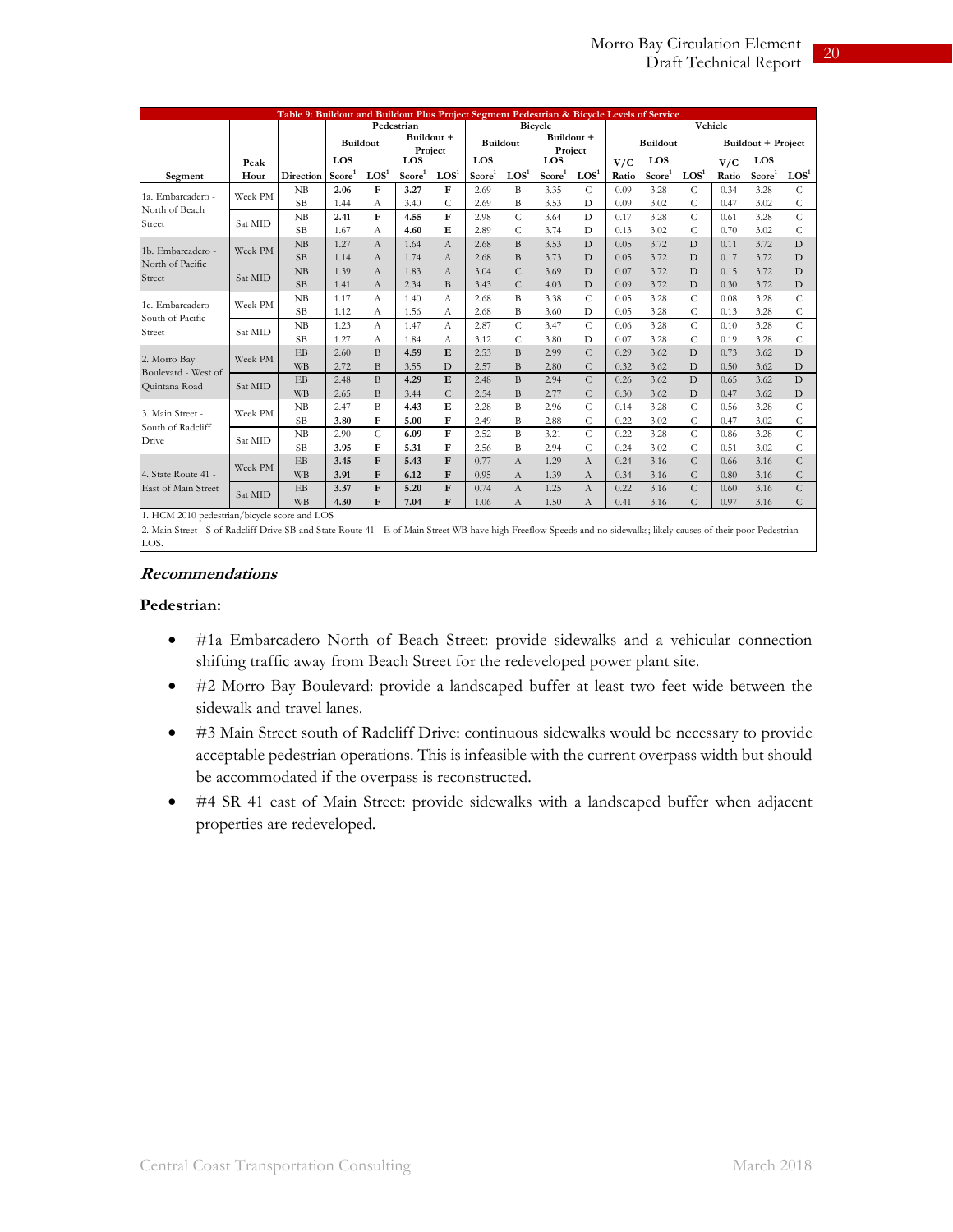#### **3. VMT**

Table 10 shows the VMT under Buildout and Buildout Plus Project conditions. The substantial land use growth evaluated under Buildout Plus Project conditions results in a major increase in VMT.

| Table 10: VMT in Morro Bay (Buildout and Buildout Plus Project) |                   |                     |                     |  |  |
|-----------------------------------------------------------------|-------------------|---------------------|---------------------|--|--|
| Trip Type                                                       | Daily VMT in SOI  | Daily VMT in County | Daily VMT in State  |  |  |
| Origin and destination                                          | 63,301 (123,487)  |                     |                     |  |  |
| within City SOI                                                 |                   | 63,301 (123,487)    | 63,301 (123,487)    |  |  |
| Origin only within City                                         | 18,268 (82,925)   | 53,405 (720,021)    | 71,734 (1,118,440)  |  |  |
| SOI                                                             |                   |                     |                     |  |  |
| Destination only within                                         | 18,535 (91,287)   | 58,616 (782,939)    | 76,945 (1,181,359)  |  |  |
| City SOI                                                        |                   |                     |                     |  |  |
| Total                                                           | 100,104 (297,699) | 175,322 (1,626,447) | 211,981 (2,423,286) |  |  |
| $K EY: xx (yy) = Buildout (Buildout Plus Project) VMT$          |                   |                     |                     |  |  |
| $1. SOI = Sphere of Influence$                                  |                   |                     |                     |  |  |
| 2. Source: SLOCOG and CA Statewide Travel Demand Models         |                   |                     |                     |  |  |

The increased VMT is attributable to the large increase in employment associated with significant commercial growth. Table 11 summarizes the ratio of jobs to households in Morro Bay and the County under Existing, Buildout, and Buildout Plus Project conditions using data extracted from the SLOCOG Travel Demand Model. The Buildout Plus Project scenario significantly increases the number of jobs in Morro Bay but does not provide a commensurate increase in households, which results in substantial new trips shifted to Morro Bay from other areas. This increase would be significant enough to modify regional travel patterns.

| Table 11: Jobs: Household Comparisons         |          |                    |                      |  |
|-----------------------------------------------|----------|--------------------|----------------------|--|
|                                               |          | <b>Buildout No</b> | <b>Buildout Plus</b> |  |
|                                               | Existing | Project            | Project              |  |
| Morro Bay Jobs/HH                             | 0.66     | 0.72               | 2.77                 |  |
| SLO County Jobs/HH                            | 0.93     | 0.97               | 1 07                 |  |
| Source: SLOCOG Travel Demand Model, CCTC 2018 |          |                    |                      |  |